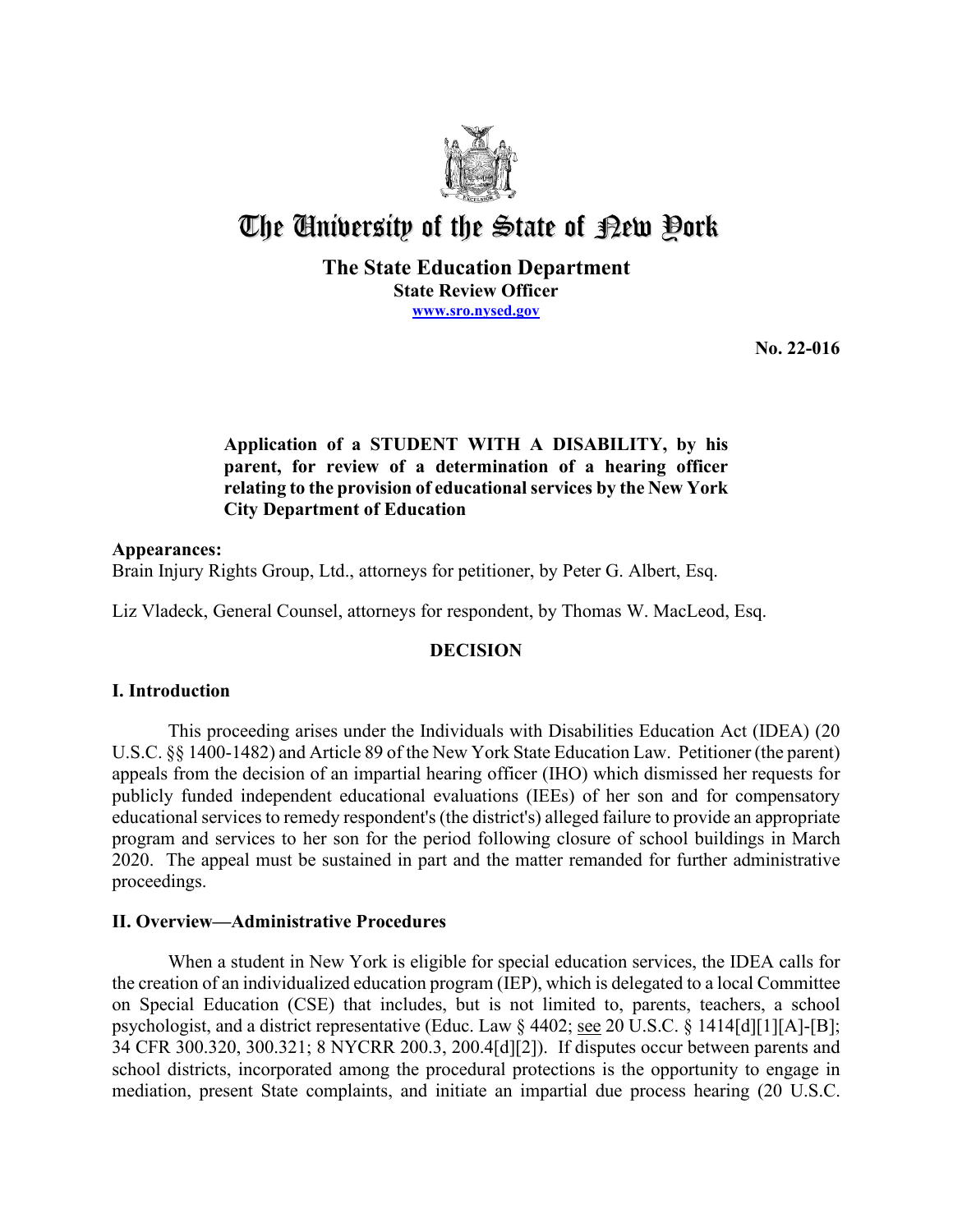§§ 1221e-3, 1415[e]-[f]; Educ. Law § 4404[1]; 34 CFR 300.151-300.152, 300.506, 300.511; 8 NYCRR 200.5[h]-[*l*]).

 disputed matters between parents and school districts regarding "any matter relating to the 300.507[a][1]). First, after an opportunity to engage in a resolution process, the parties appear at NYCRR 200.5[j]). An IHO typically conducts a trial-type hearing regarding the matters in dispute process (34 CFR 300.510[b][2], [c], 300.515[a]; 8 NYCRR 200.5[j][5]). A party may seek a IHO is binding upon both parties unless appealed (Educ. Law § 4404[1]). New York State has implemented a two-tiered system of administrative review to address identification, evaluation or educational placement of a student with a disability, or a student suspected of having a disability, or the provision of a free appropriate public education to such student" (8 NYCRR 200.5[i][1]; see 20 U.S.C. § 1415[b][6]-[7]; 34 CFR 300.503[a][1]-[2], an impartial hearing conducted at the local level before an IHO (Educ. Law § 4404[1][a]; 8 in which the parties have the right to be accompanied and advised by counsel and certain other individuals with special knowledge or training; present evidence and confront, cross-examine, and compel the attendance of witnesses; prohibit the introduction of any evidence at the hearing that has not been disclosed five business days before the hearing; and obtain a verbatim record of the proceeding (20 U.S.C. § 1415[f][2][A], [h][1]-[3]; 34 CFR 300.512[a][1]-[4]; 8 NYCRR 200.5[j][3][v], [vii], [xii]). The IHO must render and transmit a final written decision in the matter to the parties not later than 45 days after the expiration period or adjusted period for the resolution specific extension of time of the 45-day timeline, which the IHO may grant in accordance with State and federal regulations (34 CFR 300.515[c]; 8 NYCRR 200.5[j][5]). The decision of the

Officer (SRO) (Educ. Law § 4404[2]; <u>see</u> 20 U.S.C. § 1415[g][1]; 34 CFR 300.514[b][1]; 8 NYCRR 200.5[k]). The appealing party or parties must identify the findings, conclusions, and 300.514[b][2]; 8 NYCRR 279.12[a]). The SRO must ensure that a final decision is reached in the review and that a copy of the decision is mailed to each of the parties not later than 30 days after A party aggrieved by the decision of an IHO may subsequently appeal to a State Review orders of the IHO with which they disagree and indicate the relief that they would like the SRO to grant (8 NYCRR 279.4). The opposing party is entitled to respond to an appeal or cross-appeal in an answer (8 NYCRR 279.5). The SRO conducts an impartial review of the IHO's findings, conclusions, and decision and is required to examine the entire hearing record; ensure that the procedures at the hearing were consistent with the requirements of due process; seek additional evidence if necessary; and render an independent decision based upon the hearing record (34 CFR the receipt of a request for a review, except that a party may seek a specific extension of time of the 30-day timeline, which the SRO may grant in accordance with State and federal regulations (34 CFR 300.515[b], [c]; 8 NYCRR 200.5[k][2]).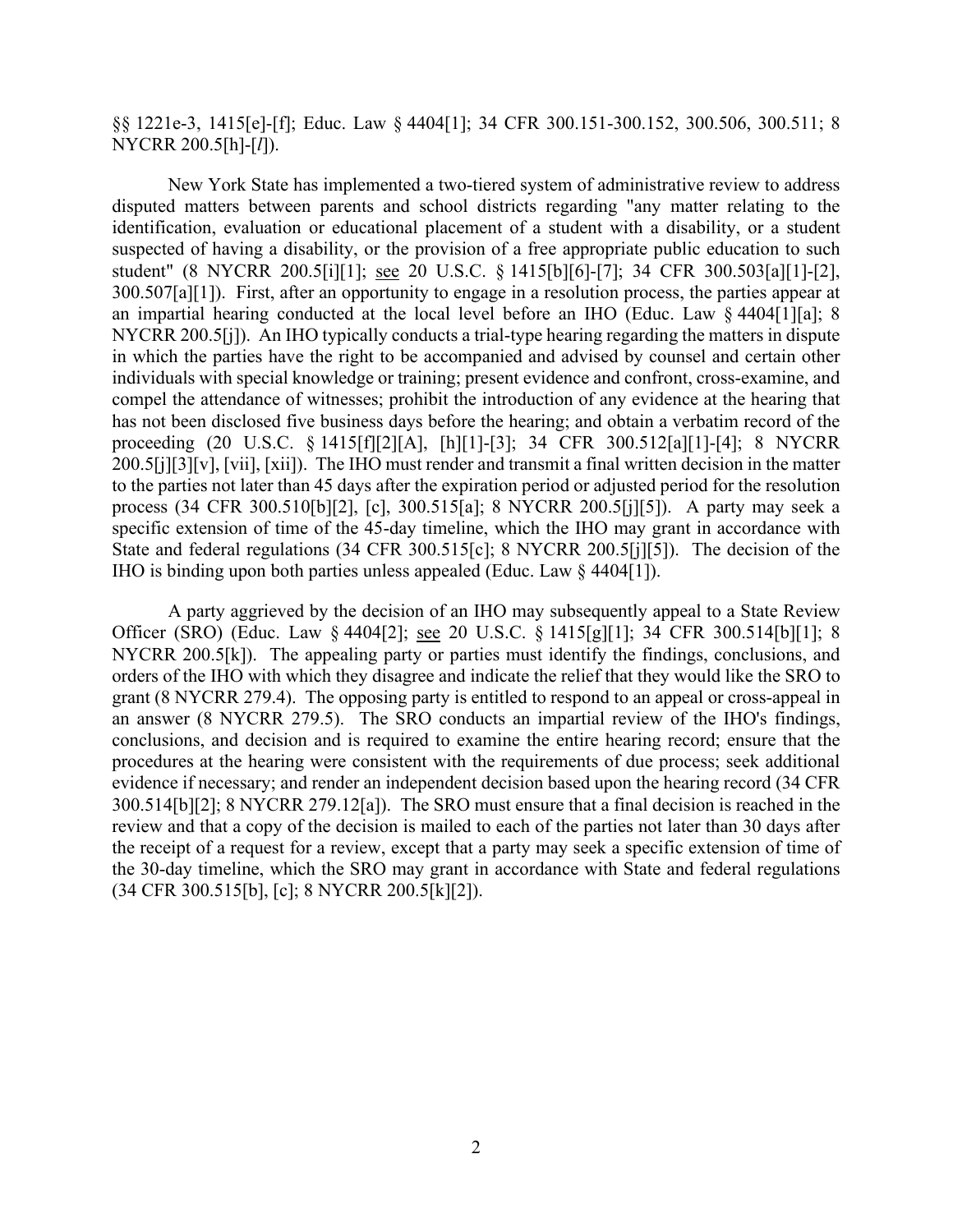#### **III. Facts and Procedural History**

 Given the undeveloped state of the hearing record in the present matter, a full recitation of facts relating to the student's educational history is not possible but is, in any event, unnecessary due to the limited nature of this appeal. $<sup>1</sup>$ </sup>

The parent's allegations in this matter surround the school building closures that took place in March 2020 as a result of efforts to combat the spread of the COVID-19 pandemic.

#### **A. Due Process Complaint Notice**

 student's services remotely as opposed to the direct instruction required by his IEP and without improper change" in the student's program and placement under the IDEA (id. at pp. 1-2). In a due process complaint notice dated January 6, 2021, the parent alleged that the district failed to offer the student a free appropriate public education (FAPE) by "failing to implement the [s]tudent's educational program as established in the [s]tudent's last agreed upon [IEP]" (IHO Ex. I at p. 1). In addition, the parent alleged that the district failed to offer the student a FAPE pursuant to section 504 of the Rehabilitation Act of 1973 (section 504), 29 U.S.C. § 794(a), by "unilaterally modifying the [s]tudent's IEP" (id.). More specifically, the parent asserted that, in or around "mid-March 2020," the district "unilaterally, substantially, and materially altered" the student's "'status quo' educational program as it relate[d]" to his pendency rights when the district: "substantially and materially altered the location" for the student's receipt of services from a "school classroom" to the student's home, "substantially and materially altered the delivery of these services" from inperson instruction by a special education teacher or related service provider, and provided the proper notice to the parent; the parent argued that the aforementioned "alterations constitute[d] an

student's pendency rights and, as a result, she sought "immediate relief" (IHO Ex. I at p. 2). the student's IEP  $(id. at p. 3)$ . After noting that the district's federal and State obligations to continue to provide students with a FAPE during the COVID-19 pandemic—while allowing for flexibility during this transition of services—had not been waived or absolved, the parent alleged that the district violated the Additionally, the parent requested an "extensive independent evaluation" of the student to "determine the need for compensatory services as well as any appropriate changes" to the student's "educational program and placement" to remedy the district's failure to offer the student a FAPE "since mid-March 2020" (id. at pp. 2-3). The parent also requested to convene a CSE upon the completion of the IEE to "review the updated evaluation and make any appropriate changes" to

As relief, the parent requested that the IHO: issue an "interim order" directing the district to implement the student's last-agreed upon IEP dated April 23, 2020 by "reopening" the student's school, or, alternatively, allowing the parent to "self-cure the unilateral change" in the student's

<span id="page-2-0"></span>those offered by the IHO (IHO Decision at p. 8; see Tr. pp. 1-9; IHO Exs. 1-4). In addition to the four IHO exhibits, <sup>1</sup> When the IHO dismissed the matter with prejudice, no exhibits had yet been admitted into the hearing record except the district provided the following documents to the Office of State Review as the administrative record on appeal: a "Corrected" due process complaint notice dated November 2, 2021; a transcript of proceedings that took place on December 10, 2021; the IHO's decision dated January 14, 2022; notices of appearance by the district's representatives; and an order issued by the IHO, dated January 4, 2022, granting an extension request.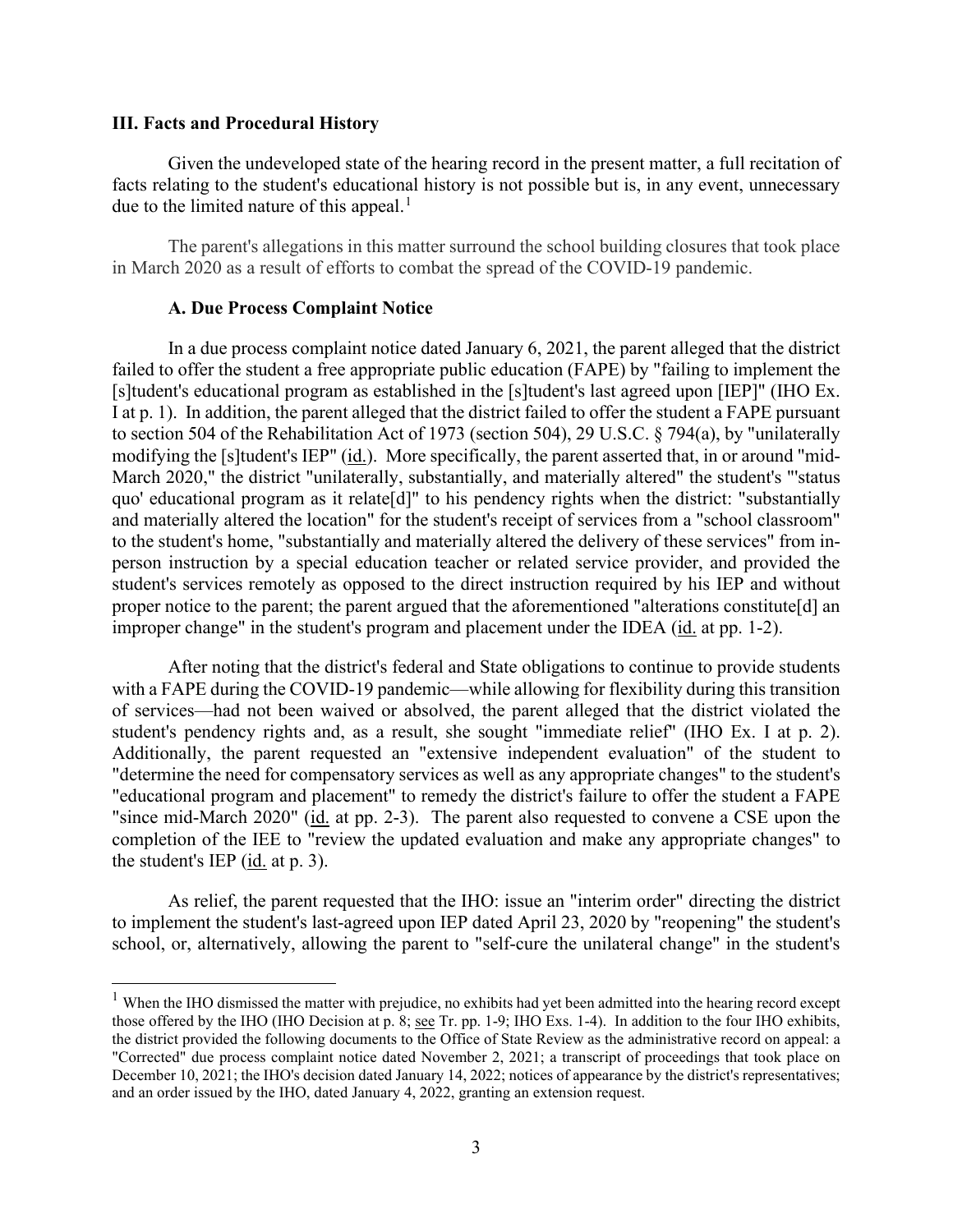a FAPE and "determine the appropriate compensatory services" (IHO Ex. I at p. 3). pendency services "to the best of their abilities"; issue an "interim order" directing the district to "conduct an extensive [IEE]" of the student to "evaluate what, if any, changes need[ed] to be made" to the student's IEP; and issue an "interim order" finding that the district failed to offer the student

November 2, 2021 (Nov. 2, 2021 Due Process Compl. Not.).<sup>2</sup> Among the changes wase additional language stating that the student had experienced "substantial regression" in his educational skills, abilities and performance as a result of the modifications to his IEP program and services, as well or the impact of school closures due to COVID-19, and a request for district funding of specific and speech-language therapy evaluations (*id.* at pp. 2-3). The parents provided the district with a "Corrected" due process complaint notice on as language stating that the parent "disagrees with the [s]tudent's prior evaluations, both at the time of the evaluation as well as currently" because they did not accurately reflect the student's needs IEEs including independent psychoeducational, occupational therapy (OT), physical therapy (PT),

#### **B. Impartial Hearing Officer Decision**

 An impartial hearing convened on December 10, 2021 for a prehearing conference, the only day of the hearing (Tr. pp. 1-9). The IHO began the hearing by stating that he "wanted to understand where the case st[ood] . . . , and how the parties would like to proceed, and whether p. 3). The parent's attorney stated that the matter "involve[ed] a student with a disability reopening of schools, et cetera" so that what the parent was "seeking now [were] the [IEEs]" evaluations (Tr. p. 3). The district's representative stated that the district was objecting to the parent's IEE request and would "present a case" should the parties proceed to a hearing on the district's representative referenced the statement in the parent's November 2021 due process complaint notice that "the parent disagree[d] with the student's prior evaluations, both at the time submitted he w[ould] rule on them accordingly" and "the other party [would] ha[ve] the response" (Tr. pp. 5, 6). The IHO also stated as to the "mention of a corrected due process received the original due process complaint and that "the parties [were] free to send [him] a copy of that" (Tr. p. 5). In planning a status hearing for January 2021, the IHO further indicated that there ha[d] been any kind of a discussion about resolution, or any other changes to the case" (Tr. classification where their services were not provided during the remote school shut down" and so the original due process complaint was filed in January 2021; however, the attorney indicated that the parent had also filed an "updated corrected" due process complaint notice in November 2021 that "didn't add any claims, [but] only eliminated some of the pendency claims involving the including publicly-funded independent psychoeducational, OT, PT, and speech-language therapy merits (Tr. p. 4). In response to the IHO's question as to the basis of the district's objection, the of the evaluation, as well as currently," and stated the district's position "that the [d]istrict c[ould] do . . . evaluations" (Tr. pp. 4-5). In response to the district representative's inquiry, the IHO stated that his "permission to submit a motion" was not required and that "[i]f any motions [were] opportunity to respond to the motion" further stating that he "would not rule on the motion until" he received from the other party "either a response or confirmation that there w[ould] be no complaint" notice that he had not been provided a copy from the impartial hearing office when he

<span id="page-3-0"></span><sup>&</sup>lt;sup>2</sup> An email accompanying the due process complaint notice shows that the document was provided to the impartial hearing office on November 2, 2021, and it appears that the document was logged by a "Case Coordinator" with the impartial hearing office (see Nov. 2021 Due Process Compl. Notice).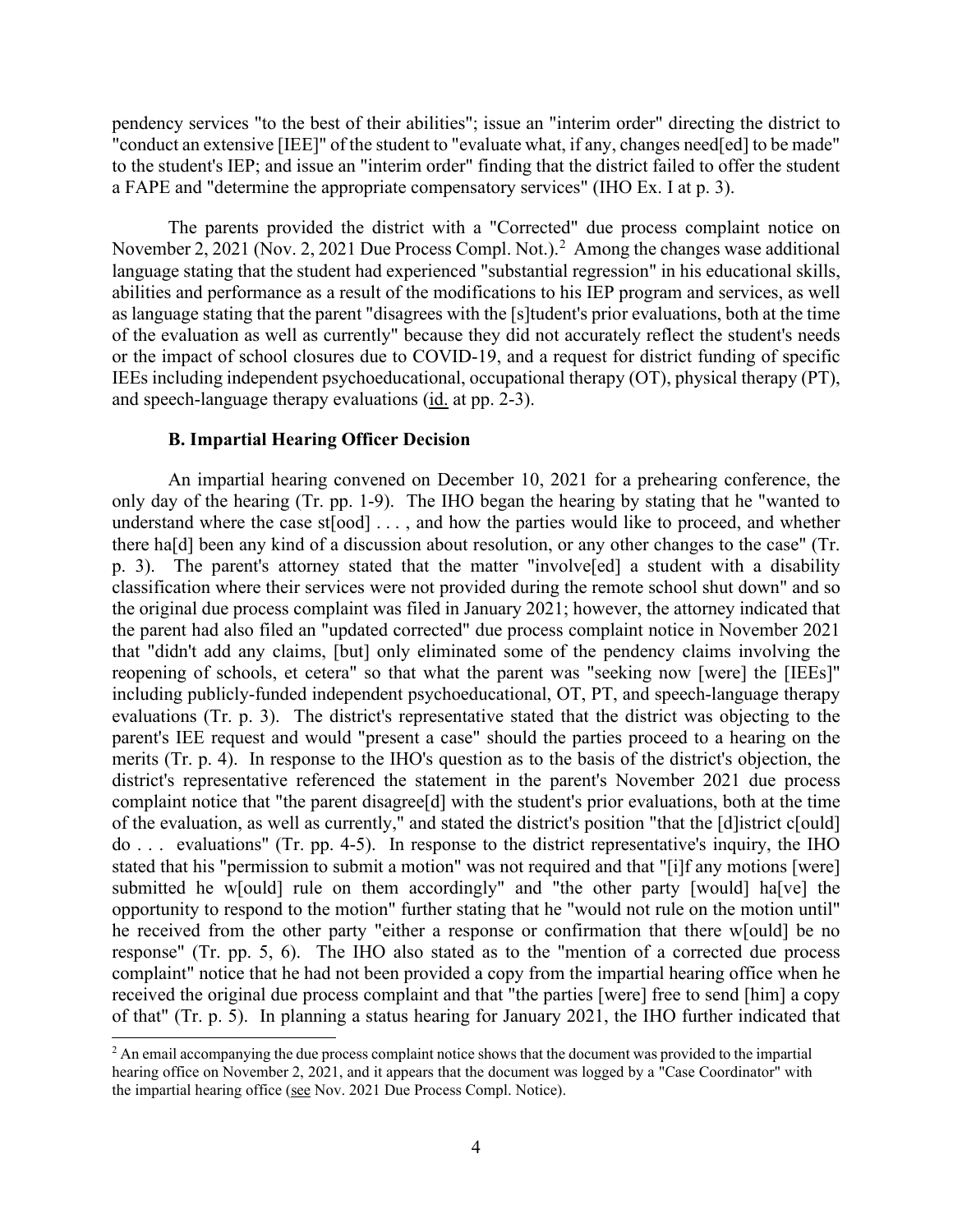district could "submit anything they would like to submit" (id.). leading up to such date he would "review the corrected [due process complaint notice]" and the

 that three recent State-level administrative appeal decisions related to remote instruction with "nearly identical" due process complaint notice allegations "dismissed the [parent's claims] and/or denied all relief" (IHO Ex. II at pp. 2-3). The district's motion further alleged that the parent's due the remote instruction claim (id. at pp. 4-6). The motion stated that the district objected to "any complaint notice (id. at p. 7). The district's motion also asserted that the parent's request for interim as well as refusing remote services (id. at pp. 7-9). Finally, the motion objected to the parent's use appropriate" as vague and insufficient (*id.* at pp. 9-10). The district requested that the IHO dismiss the parent's due process complaint notice with prejudice (*id.* at p. 10). By motion to dismiss dated January [3](#page-4-0),  $2022$ ,  $3$  the district alleged that, with respect to the parent's request for an interim order requiring the district to implement the student's last agreedupon IEP, there was no contested pendency for the 2021-22 school year, that recent case law (J.T. v. de Blasio, 500 F. Supp. 3d at 137 [S.D.N.Y. 2020]) established that there was no change in pendency rights caused by the switch to remote instruction from the COVID-19 pandemic, and process complaint notice failed to state a claim upon which relief could be granted because it did not allege any factual deficiencies in the IEP or placement or allege a denial of a FAPE, aside from allegations raised orally at hearing as outside the four corners" of the parent's due process IEEs could not be granted as a matter of law because the parent did not include any allegations related to an evaluation conducted by the district in their due process complaint notice<sup>[4](#page-4-1)</sup>; did not request an evaluation or reevaluation conducted by the district as relief in the due process complaint notice, which relief was, therefore, outside the scope of review; did not specifically disagree with any district evaluations (which had been conducted within the last three years); and refused consent for a district psychological evaluation after having requesting it in December 2021 of "catch-all" language in the due process complaint notice for "[a]ny other relief the IHO deemed

 Decision at p. 6). Initially, the IHO found that the parent's due process complaint notice did not meet the statutory requirements because it "d[id] not set forth the name of the school the [s]tudent the student's "grade level or facts regarding the [s]tudent's disabilities, special needs, or educational program" (id.). Regarding the parent's request for IEEs, the IHO found that the parent did not state a disagreement with a specific evaluation conducted by the district (*id.*). Finally, noting that recent legal authority established that "dismissal with prejudice is appropriate under the In a decision dated January 14, 2022, the IHO granted the district's motion to dismiss (IHO [wa]s attending" or "sufficient factual description of the nature of the [s]tudent's problem" such as satisfy the legal standard for a publicly-funded IEE, as the due process complaint notice did not circumstances," the IHO granted the district's motion and dismissed the parent's due process

<span id="page-4-0"></span> $3$  The date stated on the motion of January 3, 2021 is a typographical error.

<span id="page-4-1"></span><sup>&</sup>lt;sup>4</sup> The district stated that the only sentence in the parent's due process complaint notice that related to an evaluation the Covid-19 school closures . . ." (IHO Ex. II at p. 7 [alteration in the original]). The quoted language referenced by the district follows closely the language from the parent's November 2, 2021 "Corrected" due process was as follows "[t]he Parent disagrees with the Student's prior evaluations, both at the time of the evaluations as well as currently, because they did not accurate reflect the student's nor do they accurately reflect the impact of complaint notice (Nov. 2, 2021 Due Process Compl. Not. at p. 3).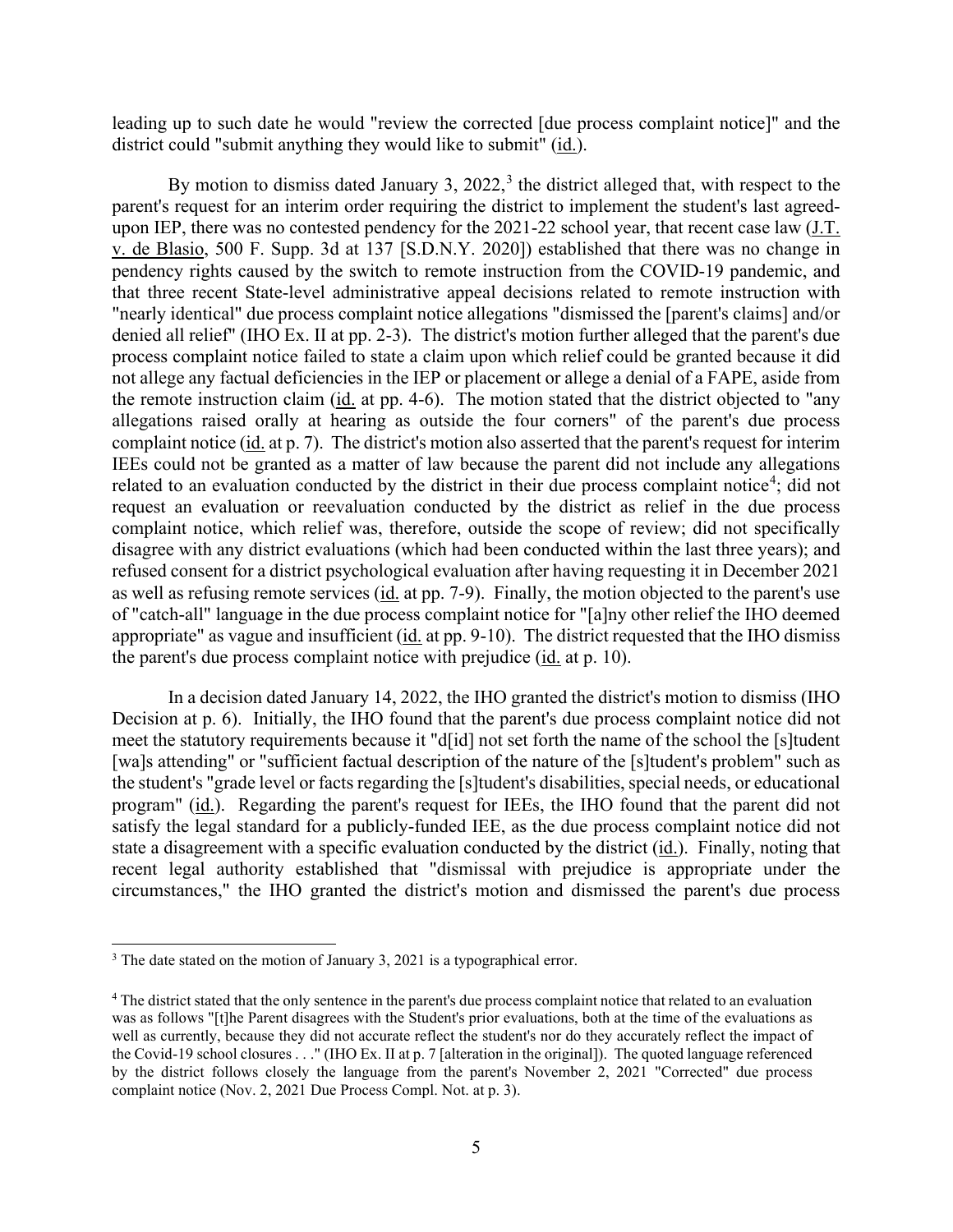complaint notice with prejudice (id., citing Application of a Student with a Disability, Appeal No. 21-188, and Application of a Student with a Disability, Appeal No. 21-187).

#### **IV. Appeal for State-Level Review**

 notice with prejudice. Initially, the parent argues that the IHO erred in failing to consider the noting that the IHO only referenced the parent's January 2021 due process complaint notice in his decision. The parent also notes that the district referenced the language of the parent's November 2021 due process complaint notice at the prehearing conference. The parent further argues that that there would be no response. The parent asserts that, by issuing a decision dismissing the fundamental due process rights under the IDEA. The parent appeals, alleging that the IHO erred in dismissing her due process complaint parent's "corrected/amended" November 2021 due process complaint notice as the "operative" due process complaint notice despite making "references to reviewing" it at the prehearing conference, the IHO erred by failing to give the parent an opportunity to respond to the district's motion to dismiss, despite the IHO's statement at the December 10, 2021 prehearing conference that he would not rule on the motion until he received either a response from the parent or confirmation parent's due process complaint with prejudice on January 14, 2022, the IHO denied the parent her

 Next, the parent asserts that the IHO erred by concluding that the due process complaint contained the name of the student's school and that the due process complaint notice was sufficient parent also contends that the IHO erred in concluding that her due process complaint notice failed to properly request IEEs as the November 2021 due process complaint notice "explicitly" stated that the parent "disagreed with [the student's] prior evaluations" and "unmistakably" requested the be sent by any formalized notice and that the IHO had authority to order the IEEs at public expense. The parent further contends that the IHO erred in concluding that the SRO decisions cited in the district's motion to dismiss were controlling authority as they were "distinguishable both factually and procedurally," and that the November 2021 due process complaint notice stated that the parent remote instruction.<sup>[5](#page-5-0)</sup> As relief, the parent requests reversal of the IHO's decision to dismiss the notice failed to satisfy the statutory requirements, noting that both due process complaint notices in its factual description of the nature of the student's problem and proposed resolutions. The district fund extensive IEEs, also noting that a parent's request need not contain "magic words" or disagreed with the district's evaluations and the student was adversely impacted by the switch to parent's due process complaint notice with prejudice and deny the district's motion or, alternatively, that the matter be remanded to the IHO for further proceedings.

<span id="page-5-0"></span> 54). Generally, documentary evidence not presented at an impartial hearing may be considered in an appeal from an IHO's decision only if such additional evidence could not have been offered at the time of the impartial hearing a decision]). First, the parent's "corrected" November 2021 due process complaint notice was also received as part of the record from the district in this proceeding (see 8 NYCRR 279.9[a]). The remaining documents were available at the time of the impartial hearing and they are not necessary in order to render a decision in this appeal. <sup>5</sup> The parent requests that the SRO accept additional evidence attached to the request for review (Req. for Rev. ¶) and the evidence is necessary in order to render a decision (see, e.g., Application of a Student with a Disability, Appeal No. 08-030; <u>see also</u> 8 NYCRR 279.10<sup>[b]</sup>; L.K. v. Ne. Sch. Dist., 932 F. Supp. 2d 467, 488-89 [S.D.N.Y. 2013] [holding that additional evidence is necessary only if, without such evidence, the SRO is unable to render As this matter is being remanded, the parent may offer the documents to the IHO for consideration, and it is within the IHO's sound discretion to determine whether to receive them into evidence.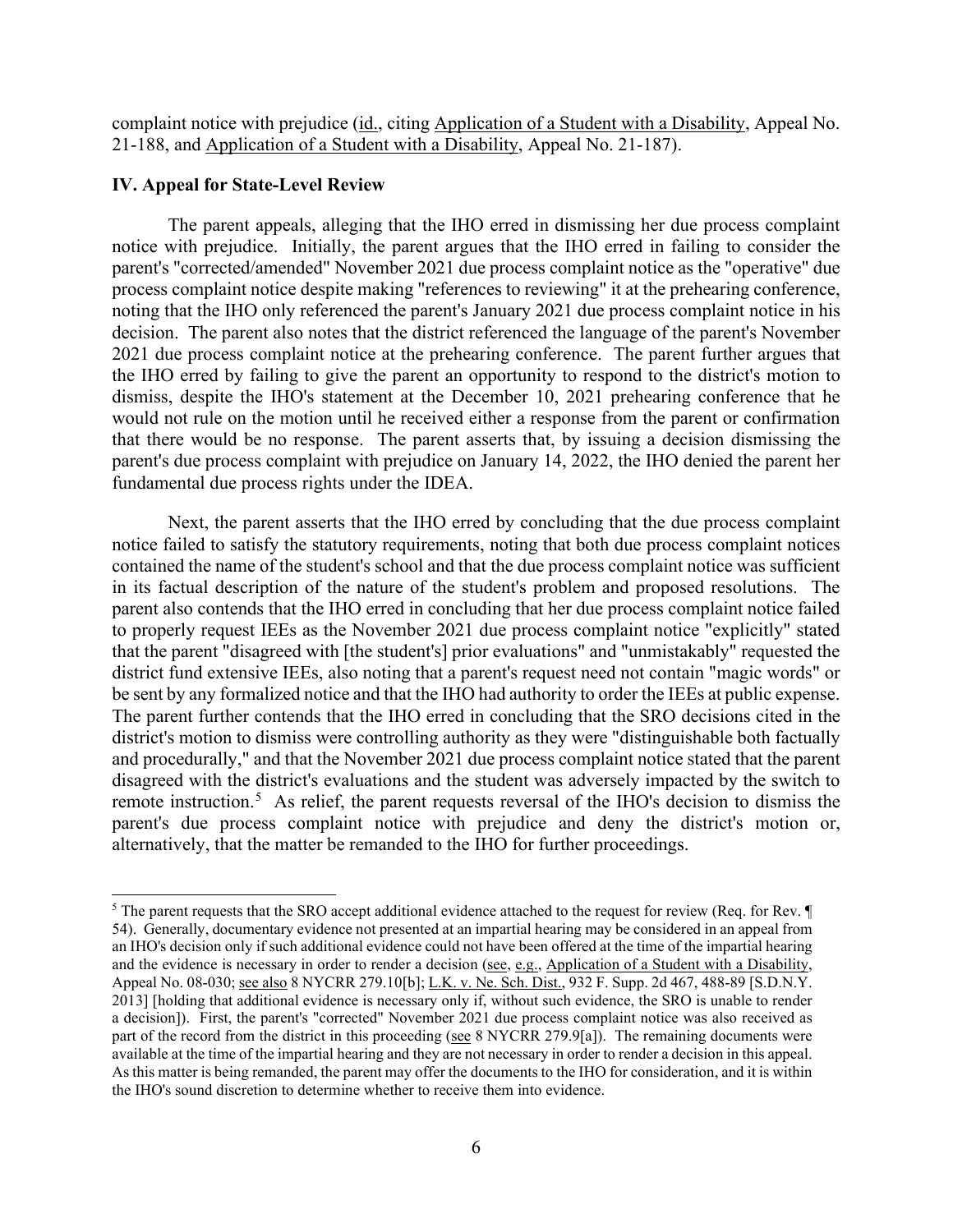that the parent's request for review be dismissed and the IHO's decision affirmed. The district paragraphs within the [request for review] fail to include page-specific citations to the record of the impartial hearing." The district also contends that the IHO justifiably dismissed the parent's due process complaint notice with prejudice for a number of reasons. First, the district argues that merely 'correct' it." Second, the district argues that the IHO did not fail to give the parent an there would be no response, because any motions to be filed by the district were "hypothetical" at that time and the IHO did not know the district would file a motion or what the contents would be fact."<sup>[6](#page-6-0)</sup> The district asserts that summary disposition of claims that cannot be successfully In an answer, the district responds to the parent's claims with general denials and requests contends that the request for review should be dismissed for failure to comply with the regulations governing practice before the Office of State Review because "[i]n particular, numerous the IHO correctly declined to "cite, place any reliance on, or even mention" the "corrected/amended" November 2021 due process complaint notice, stating that it was "not relevant" that the IHO stated an intention to review it, or that the district referenced it, during the prehearing conference, and that the motion to dismiss objected to efforts to amend the due process complaint notice, the district "generally must approve" such amendments, there is no mechanism for a "corrected" due process complaint notice, and the nature of the changes confirmed that the November 2021 submission "sought to amend the [due process complaint notice] rather than opportunity to respond to the district's motion to dismiss, as the IHO did not rule on the motion until 11 days after it was filed, affording the parent "ample opportunity" to respond, and it was of "no moment" that the IHO stated his intention to either wait for a response or a confirmation that and, in any event, the motion to dismiss filed by the district "left no genuine issue of material adjudicated at the administrative level is "entirely appropriate" and that the IHO was not required to give the parent any further opportunity to respond to the district's motion.

 was not provided for any claims that were within his authority to adjudicate such as claims of any developing the IEP or specific adverse effects on the student related to remote instruction. Further, process complaint notice, they are outside the scope of review. Fourth, the district alleges that the IHO correctly found that the due process complaint notice failed to properly request IEEs for the reasons stated in its motion to dismiss, that the request for review improperly supports its IEE time on review that the student experienced regression, which was not raised in the January 2021 due process complaint notice or at the impartial hearing and should not be addressed on appeal. Third, the district contends that the IHO correctly found that the due process complaint notice failed to meet certain statutory requirements, and although the district acknowledged that the school was properly identified, argues that the IHO correctly determined that sufficient detail actual deficiency in the IEP or placement or any allegation of a denial of a FAPE (aside from the remote instruction claim) or allegations related to the evaluative information relied upon in the district argues that to the extent the parent now seeks to raise claims not included in the due claim by relying on the "corrected/amended" November 2021 due process complaint notice which is not a "valid" due process complaint notice, and that the parent improperly raises for the first

<span id="page-6-0"></span> allegations raised in several recent State-level administrative appeals which dismissed similar claims as not presenting a cognizable claim, moot, and raising systemic allegations or other claims that were beyond the jurisdiction of the SRO and IHO, and citing  $J.T. v.$  de Blasio (500 F. Supp. 3d at 137) for the proposition that  $6$  As argued in its motion to dismiss, the district asserts that the parent's claims are nearly identical to the there was no change in pendency rights caused by the switch to remote instruction due to the COVID-19 pandemic.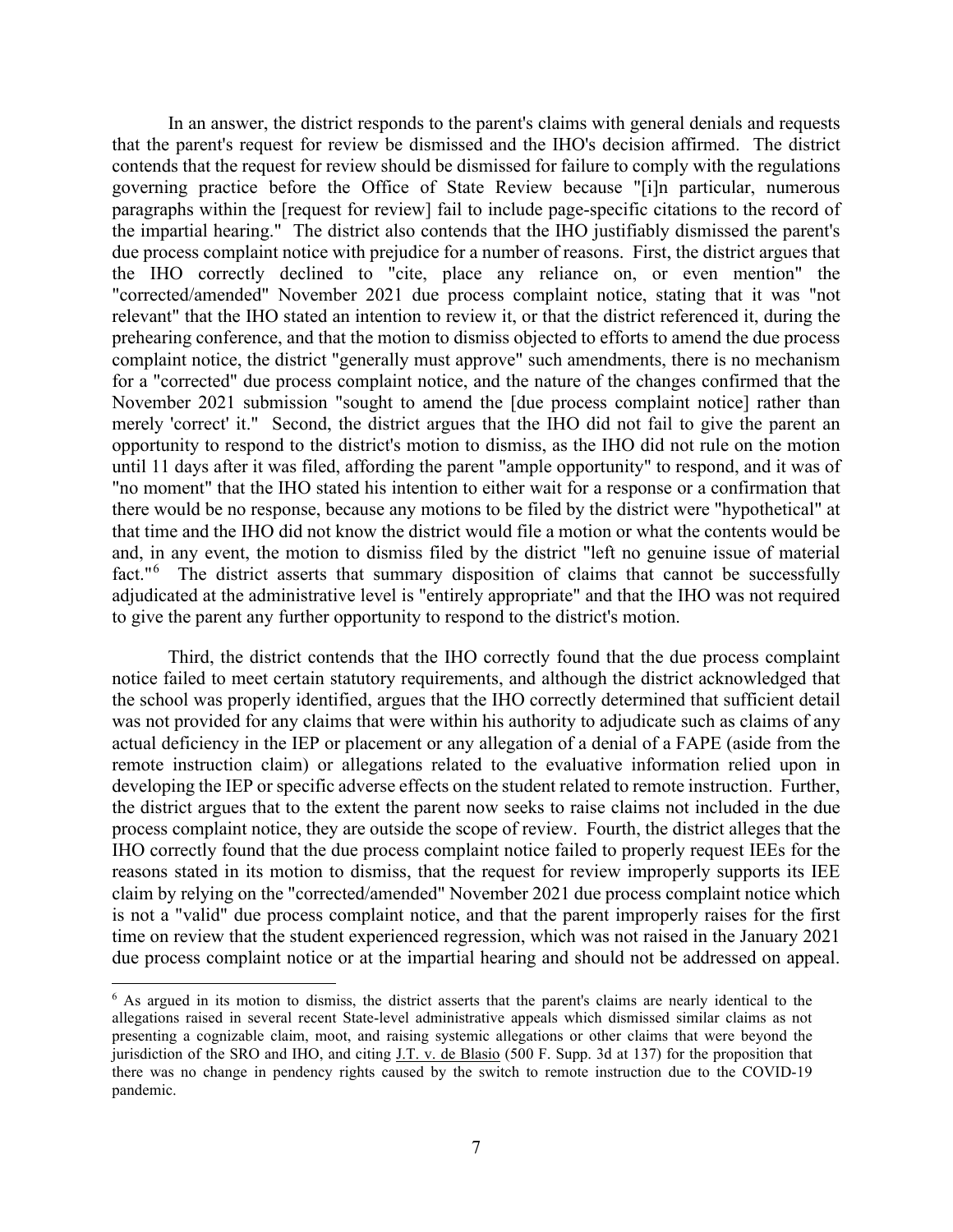process complaint notice which is not valid. The district requests that the parent's appeal be Fifth, the district contends that the parent's final challenge to the IHO's decision incorrectly asserts that the SRO decisions cited in the district's motion to dismiss were "somehow distinguishable" and further that the parent's argument is vague, conclusory and relies on the November 2021 due dismissed.

 parent properly requested IEEs in her November 2021 due process complaint notice and raised the raising the issue for the first time on appeal as argued by the district; and case law and SRO The parent replies and asserts that: the parent's request for review complies with the regulations governing practice before the Office of State Review; the November 2021 due process complaint notice was the "operative" due process complaint notice; the IHO denied the parent her fundamental due process rights when he failed to give her the opportunity to respond to the district's motion to dismiss; the parent's due process complaint notice properly met statutory requirements and she is not claiming a deficiency with the IEP but with its implementation; the issue of regression in the November 2021 due process complaint notice rather than improperly decisions cited by the district are not controlling.

#### **V. Applicable Standards**

Two purposes of the IDEA (20 U.S.C. §§ 1400-1482) are (1) to ensure that students with disabilities have available to them a FAPE that emphasizes special education and related services designed to meet their unique needs and prepare them for further education, employment, and independent living; and (2) to ensure that the rights of students with disabilities and parents of such students are protected (20 U.S.C. § 1400[d][1][A]-[B]; see generally Forest Grove Sch. Dist. v. T.A., 557 U.S. 230, 239 [2009]; Bd. of Educ. of Hendrick Hudson Cent. Sch. Dist. v. Rowley, 458 U.S. 176, 206-07 [1982]).

 A FAPE is offered to a student when (a) the board of education complies with the procedural requirements set forth in the IDEA, and (b) the IEP developed by its CSE through the 2014]; <u>R.E. v. New York City Dep't of Educ.</u>, 694 F.3d 167, 189-90 [2d Cir. 2012]; <u>M.H. v. New</u> 458 U.S. at 206; see T.P. v. Mamaroneck Union Free Sch. Dist., 554 F.3d 247, 253 [2d Cir. 2009]). errors render an IEP legally inadequate under the IDEA (M.H., 685 F.3d at 245; A.C. v. Bd. of IDEA's procedures is reasonably calculated to enable the student to receive educational benefits (Rowley, 458 U.S. at 206-07; T.M. v. Cornwall Cent. Sch. Dist., 752 F.3d 145, 151, 160 [2d Cir. York City Dep't of Educ., 685 F.3d 217, 245 [2d Cir. 2012]; Cerra v. Pawling Cent. Sch. Dist., 427 F.3d 186, 192 [2d Cir. 2005]). "'[A]dequate compliance with the procedures prescribed would in most cases assure much if not all of what Congress wished in the way of substantive content in an IEP"" (Walczak v. Fla. Union Free Sch. Dist., 142 F.3d 119, 129 [2d Cir. 1998], quoting Rowley, 458 U.S. at 206; <u>see T.P. v. Mamaroneck Union Free Sch. Dist.</u>, 554 F.3d 247, 253 [2d Cir. 2009]).<br>The Supreme Court has indicated that "[t]he IEP must aim to enable the child to make progress.<br>After all, the essential fu advancement" (Endrew F. v. Douglas Cty. Sch. Dist. RE-1, 580 U.S. \_\_, 137 S. Ct. 988, 999 [2017]). While the Second Circuit has emphasized that school districts must comply with the checklist of procedures for developing a student's IEP and indicated that "[m]ultiple procedural violations may cumulatively result in the denial of a FAPE even if the violations considered individually do not" (R.E., 694 F.3d at 190-91), the Court has also explained that not all procedural Educ. of the Chappaqua Cent. Sch. Dist., 553 F.3d 165, 172 [2d Cir. 2009]; Grim v. Rhinebeck Cent. Sch. Dist., 346 F.3d 377, 381 [2d Cir. 2003]). Under the IDEA, if procedural violations are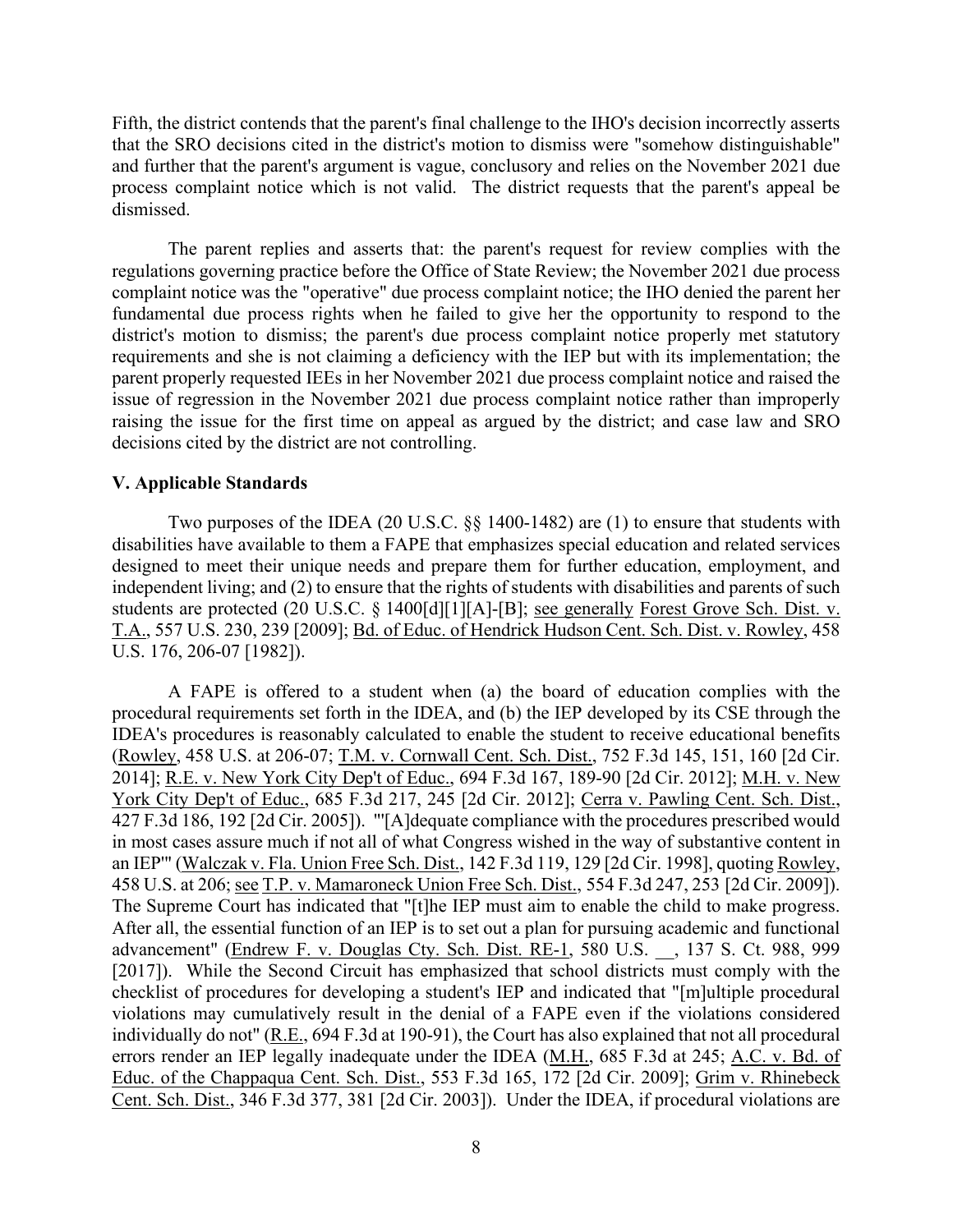parents' opportunity to participate in the decision-making process regarding the provision of a alleged, an administrative officer may find that a student did not receive a FAPE only if the procedural inadequacies (a) impeded the student's right to a FAPE, (b) significantly impeded the FAPE to the student, or (c) caused a deprivation of educational benefits (20 U.S.C. § 1415[f][3][E][ii]; 34 CFR 300.513[a][2]; 8 NYCRR 200.5[j][4][ii]; Winkelman v. Parma City Sch. Dist., 550 U.S. 516, 525-26 [2007]; R.E., 694 F.3d at 190; M.H., 685 F.3d at 245).

based on a determination of whether the student received a FAPE (20 U.S.C. § 1415[f][3][E][i]). adequacy of a given IEP turns on the unique circumstances of the child for whom it was created" produce progress, not regression,' and . . . affords the student with an opportunity greater than mere 200.6[a][1]; <u>see Newington,</u> 546 F.3d at 114; Gagliardo v. Arlington Cent. Sch. Dist., 489 F.3d The IDEA directs that, in general, an IHO's decision must be made on substantive grounds A school district offers a FAPE "by providing personalized instruction with sufficient support services to permit the child to benefit educationally from that instruction" (Rowley, 458 U.S. at 203). However, the "IDEA does not itself articulate any specific level of educational benefits that must be provided through an IEP" (Walczak, 142 F.3d at 130; see Rowley, 458 U.S. at 189). "The (Endrew F., 137 S. Ct. at 1001). The statute ensures an "appropriate" education, "not one that provides everything that might be thought desirable by loving parents" (Walczak, 142 F.3d at 132, quoting Tucker v. Bay Shore Union Free Sch. Dist., 873 F.2d 563, 567 [2d Cir. 1989] [citations omitted]; see Grim, 346 F.3d at 379). Additionally, school districts are not required to "maximize" the potential of students with disabilities (Rowley, 458 U.S. at 189, 199; Grim, 346 F.3d at 379; Walczak, 142 F.3d at 132). Nonetheless, a school district must provide "an IEP that is 'likely to 'trivial advancement'" (Cerra, 427 F.3d at 195, quoting Walczak, 142 F.3d at 130 [citations omitted]; see T.P., 554 F.3d at 254; P. v. Newington Bd. of Educ., 546 F.3d 111, 118-19 [2d Cir. 2008]). The IEP must be "reasonably calculated to provide some 'meaningful' benefit" (Mrs. B. v. Milford Bd. of Educ., 103 F.3d 1114, 1120 [2d Cir. 1997]; see Endrew F., 137 S. Ct. at 1001 [holding that the IDEA "requires an educational program reasonably calculated to enable a child to make progress appropriate in light of the child's circumstances"]; Rowley, 458 U.S. at 192). The student's recommended program must also be provided in the least restrictive environment (LRE) (20 U.S.C. § 1412[a][5][A]; 34 CFR 300.114[a][2][i], 300.116[a][2]; 8 NYCRR 200.1[cc], 105, 108 [2d Cir. 2007]; Walczak, 142 F.3d at 132).

An appropriate educational program begins with an IEP that includes a statement of the student's present levels of academic achievement and functional performance (see 34 CFR 300.320[a][1]; 8 NYCRR 200.4[d][2][i]), establishes annual goals designed to meet the student's needs resulting from the student's disability and enable him or her to make progress in the general education curriculum (see 34 CFR 300.320[a][2][i], [2][i][A]; 8 NYCRR 200.4[d][2][iii]), and provides for the use of appropriate special education services (see 34 CFR 300.320[a][4]; 8 NYCRR 200.4[d][2][v]).<sup>7</sup>

<span id="page-8-0"></span> ambitious in light of his [or her] circumstances, just as advancement from grade to grade is appropriately <sup>7</sup> The Supreme Court has stated that even if it is unreasonable to expect a student to attend a regular education setting and achieve on grade level, the educational program set forth in the student's IEP "must be appropriately ambitious for most children in the regular classroom. The goals may differ, but every child should have the chance to meet challenging objectives" (Endrew F., 137 S. Ct. at 1000).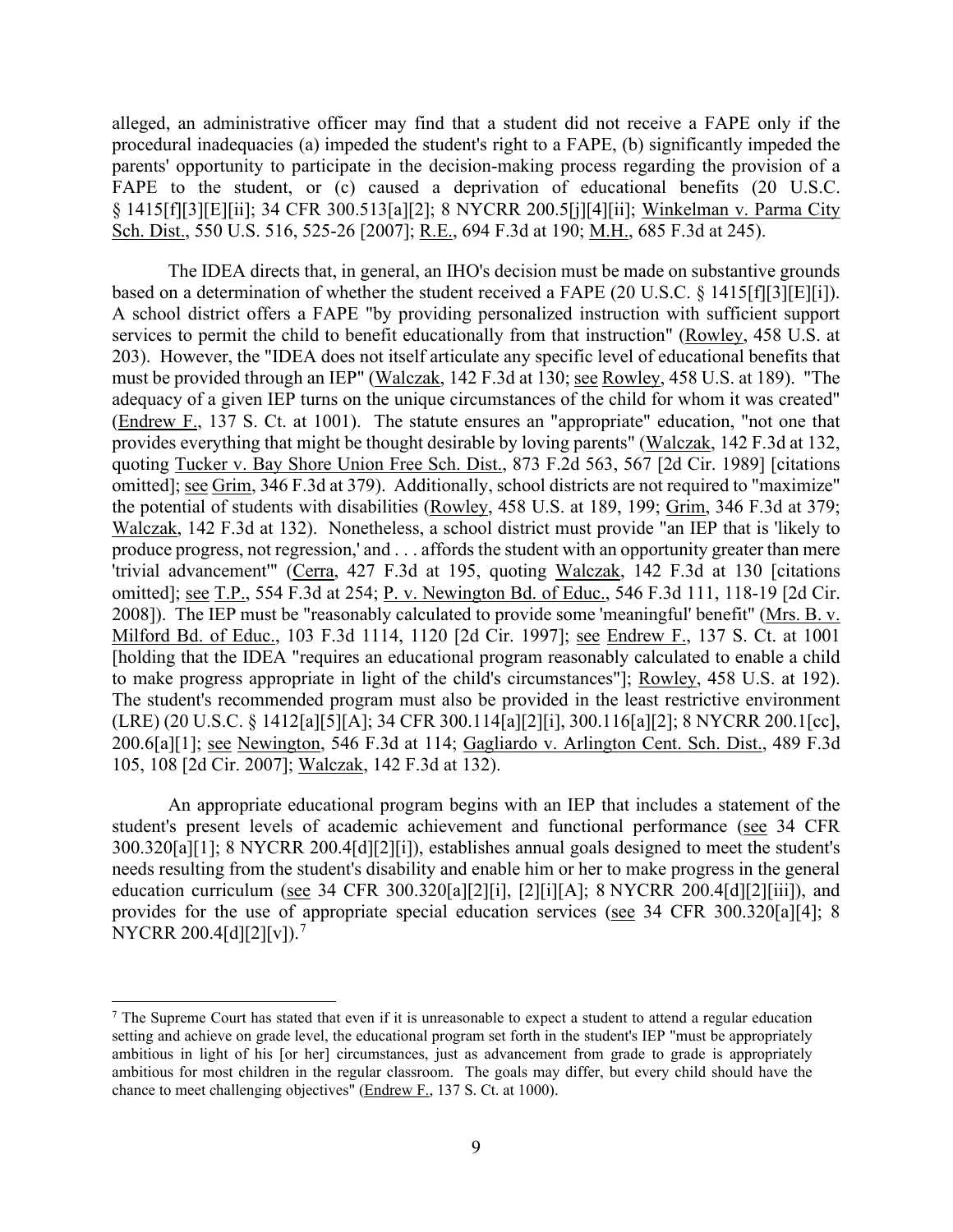the appropriateness of such placement (Educ. Law  $\S$  4404[1][c]; <u>see R.E.</u>, 694 F.3d at 184-85). The burden of proof is on the school district during an impartial hearing, except that a parent seeking tuition reimbursement for a unilateral placement has the burden of proof regarding

#### **VI. Discussion**

#### **A. Preliminary Matters**

#### **1. Compliance with Practice Regulations**

portions of the record on appeal, as required in order to raise an issue" for review on appeal]; T.W. dismissal of a petition for review that was untimely and exceeded page limitations]). However, The district in its answer requests that the parent's request for review be dismissed for failure to comply with the regulations governing practice before the Office of State Review. State regulation requires that pleadings include "citations to the record on appeal, and identification of the relevant page number(s) in the hearing decision, hearing transcript, exhibit number or letter and, if the exhibit consists of multiple pages, the exhibit page number" (8 NYCRR 279.8[c][3]). In general, the failure to comply with the practice requirements of Part 279 of the State regulations may result in the rejection of the submitted documents or a determination excluding issues from the scope of review on appeal (8 NYCRR 279.8[a]-[b]; <u>see Davis v. Carranza</u>, 2021 WL 964820, at \*12 [S.D.N.Y. Mar. 15, 2021] [upholding an SRO's conclusions that several claims had been abandoned by the petitioner]; M.C. v. Mamaroneck Union Free Sch. Dist., 2018 WL 4997516, at \*23 [S.D.N.Y. Sept. 28, 2018] [upholding dismissal of allegations set forth in an appeal to an SRO for "failure to identify the precise rulings presented for review and [failure] to cite to the pertinent v. Spencerport Cent. Sch. Dist., 891 F. Supp. 2d 438, 440-41 [W.D.N.Y. 2012] [upholding "judgments rendered solely on the basis of easily corrected procedural errors or 'mere technicalities,' are generally disfavored" (J.E. v. Chappaqua Cent. Sch. Dist., 2015 WL 4934535, at \*4-\*6 [S.D.N.Y. Aug. 17, 2015], quoting Foman v. Davis, 371 U.S. 178 [1962]).

 Here, the district argues that "numerous paragraphs" of the parent's request for review fail to include "page-specific citations to the record" on appeal (see Answer at  $\P$  8-10). Specifically, that set forth the "pertinent facts" and that "[a]t least 12 of the 29 paragraphs" which set forth the the [district] or the SRO to determine with any certainty the sources of information" or "the extent to which this information has been portrayed accurately" in the parent's request for review. the district alleges that the parent failed to use citations to the record in "21 of the 24 paragraphs" issues on appeal "suffer from the same defect," arguing that to the extent these are procedural errors, they are "substantial" not "mere technicalities" and further that "it is not possible for either

 Initially, the hearing record in this matter was undeveloped and consisted primarily of the administrative appeal decisions involving different students, and the IHO's decision from which the parent appeals in this matter. Upon review, the parent's request for review included five citations to the transcript and three citations to the IHO's decision, as well as uncited references to the parent's two due process complaint notices and the two SRO decisions. While there may have been at least one numbered paragraph that was missing its citation to the record, other paragraphs appeared to be either argument or law, so that, on balance, given the limited record, and the parent's January 2021 due process complaint notice, nine pages of transcript from the December 10, 2021 impartial hearing, the district's January 2022 motion to dismiss, two State-level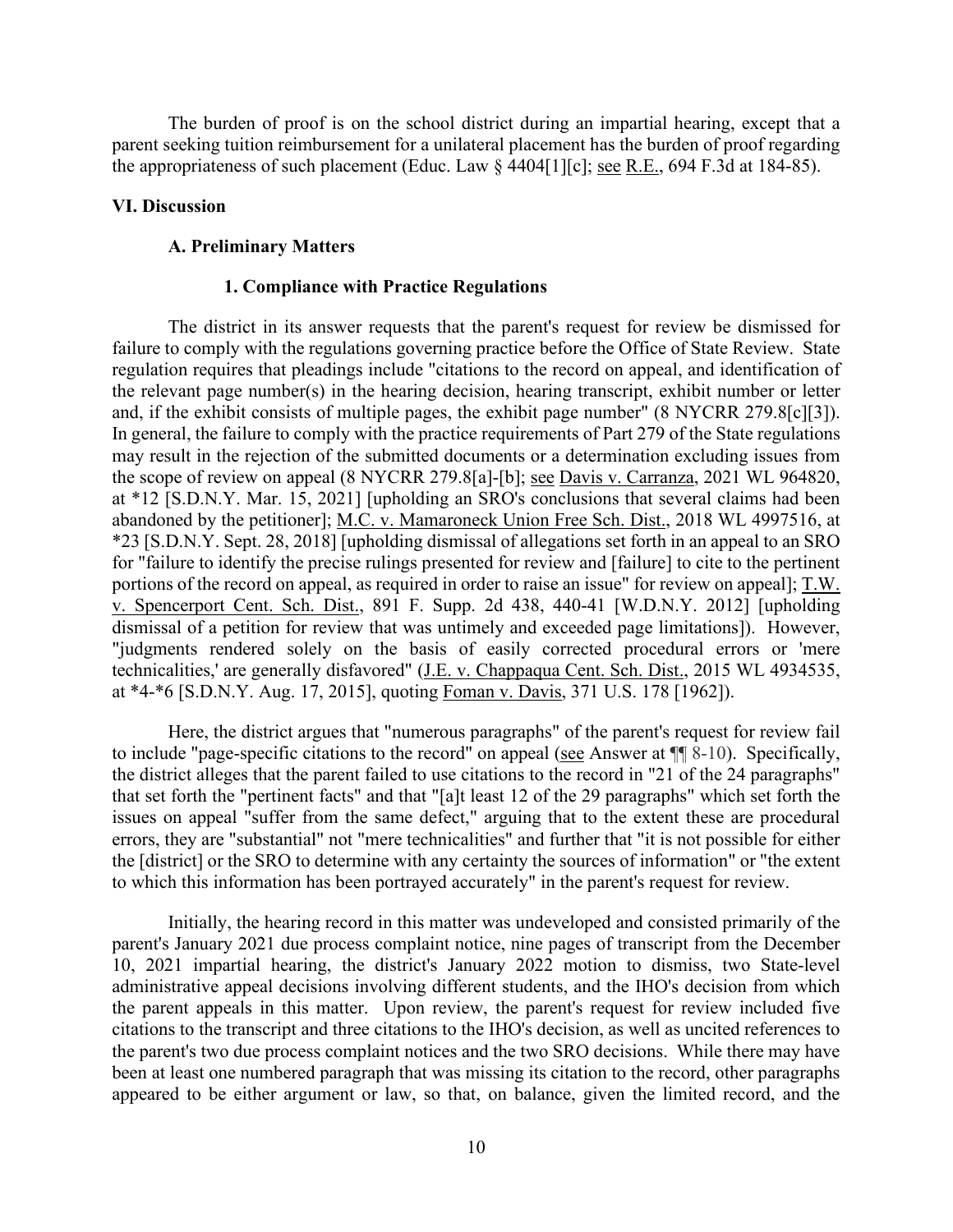request for review should be dismissed on this basis. district's ability to prepare and file an answer, I find not merit to the district's contention that the

# **2. Scope of the Impartial Hearing**

 review it. The district argues that the IHO correctly declined to "cite, place any reliance on, or including that the district did not consent to the amendment. I turn next to the parent's argument that the IHO erred in failing to consider the parent's "corrected/amended" November 2021 due process complaint notice as the "operative" due process complaint notice, despite the IHO having said at the December 10, 2021 hearing date that he would even mention" the corrected/amended due process complaint notice in his decision, for reasons

 impartial hearing that were not raised in its due process complaint notice unless the other party Generally, the party requesting an impartial hearing has the first opportunity to identify the range of issues to be addressed at the hearing (Application of a Student with a Disability, Appeal No. 09-141; Application of the Dep't of Educ., Appeal No. 08-056). Under the IDEA and its implementing regulations, a party requesting an impartial hearing may not raise issues at the agrees (20 U.S.C. § 1415[f][3][B]; 34 CFR 300.507[d][3][i], 300.511[d]; 8 NYCRR 200.5[j][1][ii]), or the original due process complaint notice is amended prior to the impartial hearing per permission given by the IHO at least five days prior to the impartial hearing (20 U.S.C. § 1415[c][2][E][i][II]; 34 CFR 300.507[d][3][ii]; 8 NYCRR 200.5[i][7][b]). Indeed, "[t]he parent must state all of the alleged deficiencies in the IEP in their initial due process complaint in order for the resolution period to function. To permit [the parents] to add a new claim after the resolution period has expired would allow them to sandbag the school district" (R.E., 694 F.3d 167 at 187- 88 n.4; see also B.M. v. New York City Dep't of Educ., 569 Fed. App'x 57, 58-59 [2d Cir. June 18, 2014]).

Process Compl. Not.). $8$  At the impartial hearing, the parent stated that the "updated corrected" due he had not been provided with a copy of a corrected due process complaint notice from the impartial hearing office when he received the original due process complaint notice but indicated that the parties were "free to send" him a copy and that scheduling a status hearing in January 2022 would give him "a chance to review the corrected" due process complaint notice (Tr. p. 5). As the claim (Tr. pp. 4-5). A copy of the November 2021 due process complaint notice was included Here, the parent sent her November 2, 2021 "corrected" due process complaint notice to the impartial hearing office prior to the IHO being assigned on November 19, 2021 and prior to the start of the impartial hearing on December 10, 2021 (IHO Decision at p. 3; Nov. 2021 Due process complaint notice "didn't add any claims, it only eliminated some of the pendency claims involving the reopening of schools" so that what the parent was "seeking now" were the IEEs listed in the November 2021 corrected due process complaint notice (Tr. p. 3). The IHO indicated that parent notes, the district also referenced the corrected due process complaint notice at the hearing in discussing its position on the parent's claim for IEEs and a potential motion related to the IEE

<span id="page-10-0"></span><sup>&</sup>lt;sup>8</sup> As previously noted, a comparison of the parent's original and "Corrected" due process complaint notices shows the [s]tudent's prior evaluations, both at the time of the evaluation as well as currently," and a request for the district additional language stating that the student had experienced "substantial regression," that the parent "disagree[d] with to fund "comprehensive" IEEs including independent psychoeducational, OT, PT, and speech-language therapy evaluations (Nov. 2, 2021 Due Process Compl. Not. at pp. 2-3).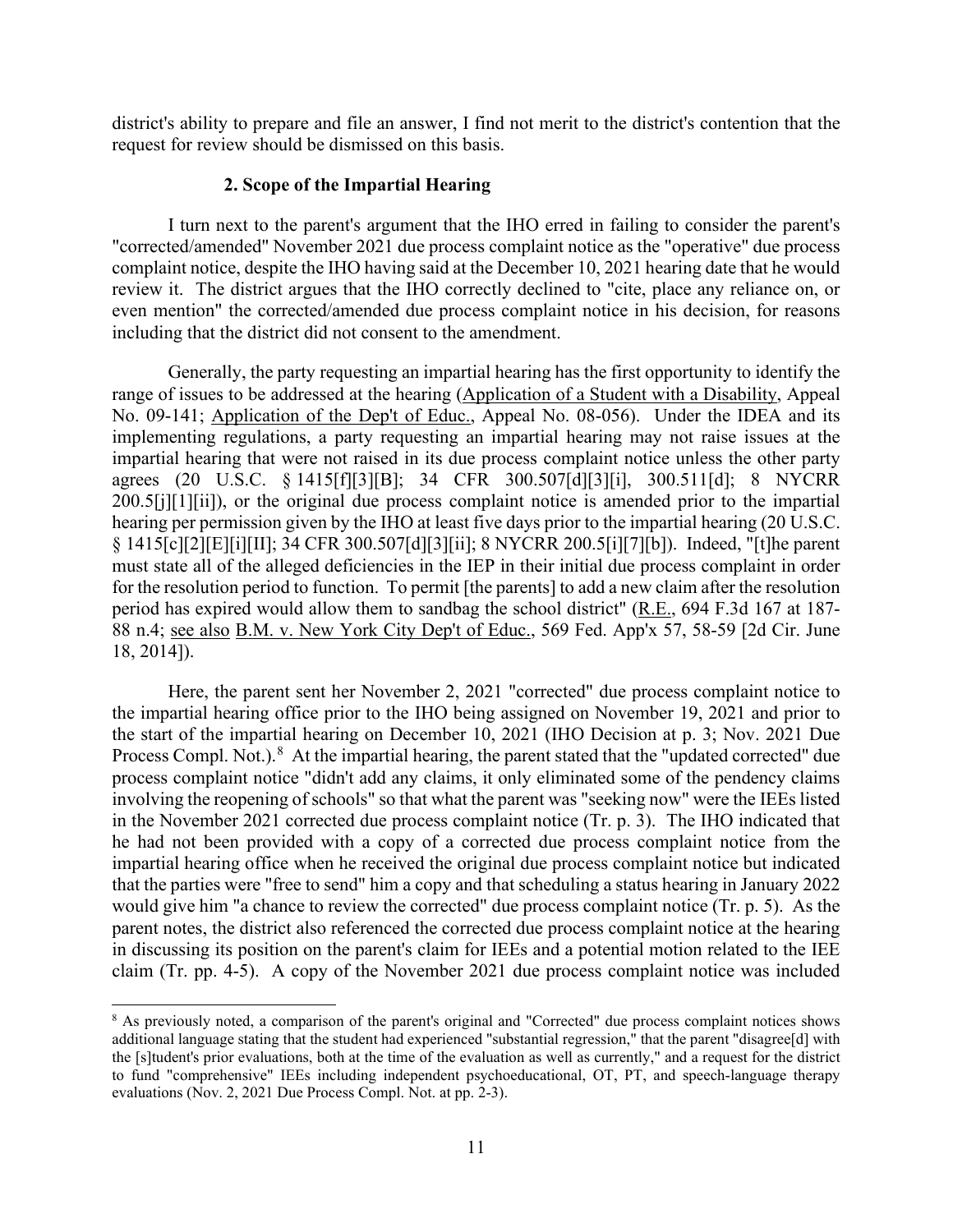hearing (see Nov. 2021 Due Process Compl. Notice). The district did not voice disagreement with the corrected due process complaint notice at the December 2021 prehearing conference but stated four corners" of the parent's due process complaint notice (IHO Ex. II at pp. 2, 7). $^9$  $^9$ with the hearing record on appeal but was not entered into evidence as an exhibit at the impartial in its motion to dismiss that the district "object[ed] to any amendment or 'correction'" to the due process complaint notice and "object[ed] to any allegations orally raised at hearing as outside the

 There is nothing in the hearing record to indicate that the district consented to amend the the record that the parties could send him a copy and that he would review it.<sup>[10](#page-11-1)</sup> Absent a clear notice not only caused confusion for the parties, particularly as the corrected/amended due process complaint notice was filed prior to the IHO's assignment to the case, but it also resulted in a lack of clarity regarding the key issues on appeal. This matter must be remanded for further rule on whether he has accepted the corrected/amended due process complaint notice. due process complaint notice. However, I also find that the IHO made no clear ruling as to whether the corrected/amended due process complaint notice was accepted and did not address it in his decision, despite the district's objection in its motion to dismiss to its acceptance by the IHO, which followed discussion of the issue at the December 2021 hearing date and the IHO's statement on ruling as to whether the IHO granted permission for the parent to amend her due process complaint administrative proceedings as explained further below. Upon remand, the IHO should initially

### **B. District's Motion to Dismiss**

 would be no response. The parent asserts that by issuing a decision dismissing the parent's due process complaint with prejudice without giving the parent an opportunity to respond denied the parent her fundamental due process rights under the IDEA. The parent argues that the IHO erred by failing to give the parent an opportunity to respond to the district's motion to dismiss, despite stating at the prehearing conference that he would not rule on the motion until he received either a response from the parent or confirmation that there

As a general matter, summary disposition procedures akin to those used in judicial proceedings are a permissible mechanism for resolving certain proceedings under the IDEA (see, e.g., Application of a Student with a Disability, Appeal No. 19-102; Application of the Dep't of Educ., Appeal No. 11-004), but generally regulations do not address the particulars of motion

<span id="page-11-0"></span> $9$  The district also argues that "there is no such term in existing law for a 'correction'" to a due process complaint be approved "by the district or IHO" pursuant to 8 NYCRR 200.5(i)(7). Regardless of the terminology employed, mandating either consent by the district or IHO permission in order to amend a due process complaint notice. notice. According to the district, a due process complaint notice can only be amended and any amendment must a "corrected" due process complaint notice would still be subject to the requirements of 8 NYCRR 200.5(i)(7),

<span id="page-11-1"></span> notice prior to obtaining the district's consent or the IHO's permission ("Guidance on Procedures Relating to  $10$  While there is State guidance that implies that a parent may not file an amendment to a due process complaint Special Education Impartial Hearings," Office of Special Educ. Mem. [June 2016], available at [https://www.p12.nysed.gov/specialed/publications/2016-memos/procedures-relating-to-impartial-](https://www.p12.nysed.gov/specialed/publications/2016-memos/procedures-relating-to-impartial-hearings.html)

 none had been assigned until approximately ten months after the parent filed her original due process complaint [hearings.html\)](https://www.p12.nysed.gov/specialed/publications/2016-memos/procedures-relating-to-impartial-hearings.html), it is unclear how in this instance the parent would have obtained permission from an IHO where notice.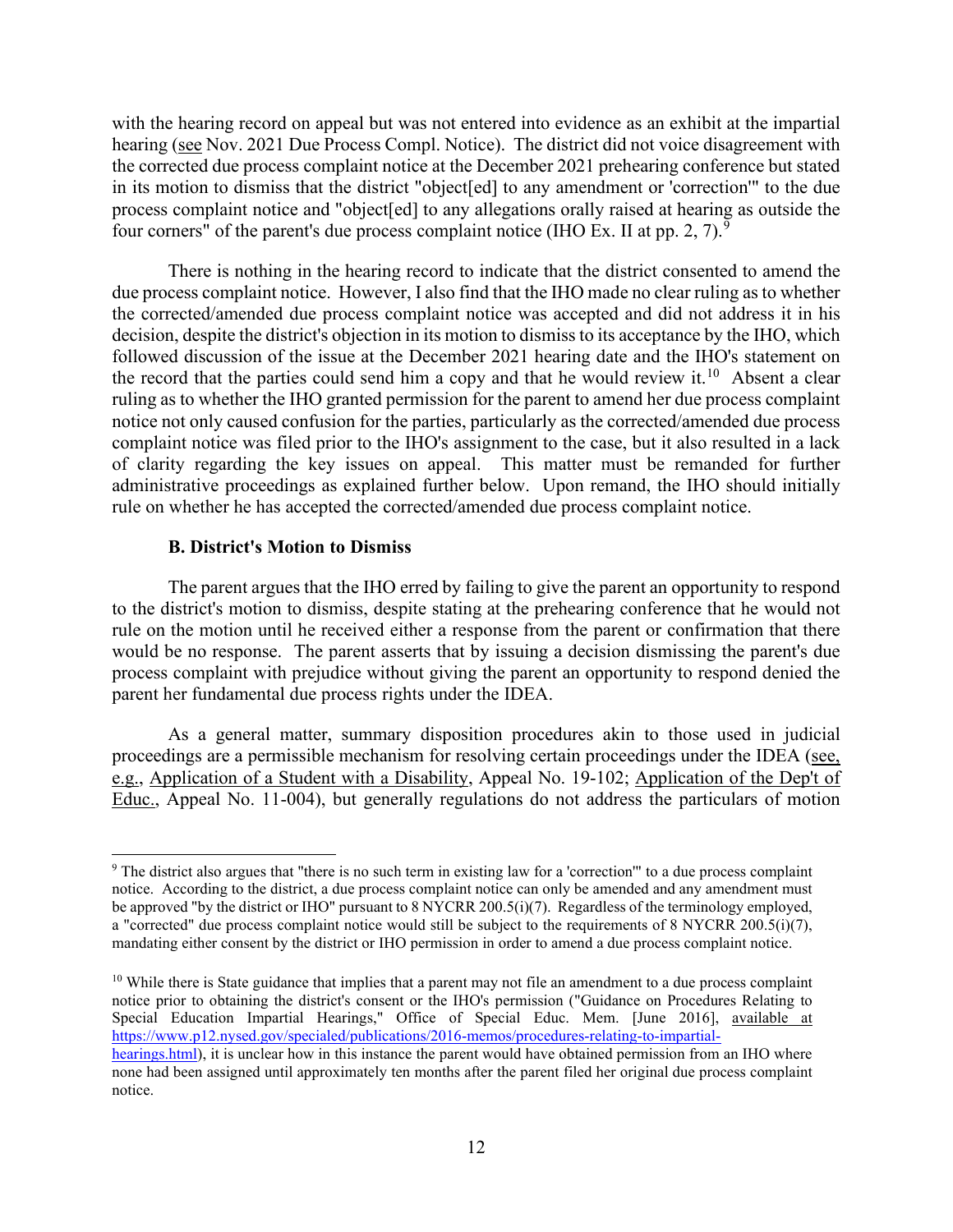practice.<sup>11</sup> Instead, IHOs are provided with broad discretion, subject to administrative and judicial 1995]; see Impartial Due Process Hearing, 71 Fed. Reg. 46704 [Aug. 14, 2006]). review procedures, in such matters so long as they "accord each party a meaningful opportunity" to exercise their rights during the impartial hearing (Letter to Anonymous, 23 IDELR 1073 [OSEP

 "the other party [would] ha[ve] the opportunity to respond to the motion" stating that he "would not rule on the motion until the other party [submitted] either a response or confirmation that there w[ould] be no response" (Tr. pp. 5, 6). The district submitted a motion to dismiss dated January 3, 2022 (IHO Ex. II), and the IHO ruled on the motion in a final decision dated January 14, 2022, see Tr. p. 7).<sup>[12](#page-12-1)</sup> There is no indication in the hearing record that the IHO communicated with the should be used with caution and are only appropriate in instances in which "parties have had a genuine issue of material fact" (J.D. v. Pawlet Sch. Dist., 224 F.3d 60, 69 [2d Cir. 2000]).<sup>[13](#page-12-2)</sup> Here, the parent was not given a meaningful opportunity to identify genuine issues of material fact or otherwise exercise her rights during the impartial hearing and, accordingly, the IHO's ruling on the Here, the IHO stated at the impartial hearing that his "permission to submit a motion" was not required and that "[i]f any motions [were] submitted he w[ould] rule on them accordingly" and less than two weeks later and just five days prior to the next scheduled hearing date (IHO Decision; parties about the motion after it was submitted or whether the parent informed the IHO that she did not intend to respond to the motion. While permissible, summary disposition procedures meaningful opportunity to present evidence and the non-moving party is unable to identify any motion to dismiss was premature.

 Based on the foregoing, the IHO erred in ruling on the district's motion to dismiss without parent's request for publicly funded IEEs, as discussed below. However, I will offer some ground relied upon by the IHO (sufficiency of the due process complaint notice) was clear error. The remaining grounds may be revisited by the IHO on remand. first giving the parent an opportunity to respond. While I considered evaluating the merits of the dismissal in light of the opportunity the parent has now had on appeal to articulate her position, the threshold inquiry into the operative due process complaint notice must first be addressed by the IHO as it may be determinative to some of the issues and, in particular, to the viability of the discussion of the three main grounds cited by the IHO for dismissing the matter as at least one

## **1. Sufficiency of the Due Process Complaint Notice and Compliance with Statutory Requirements**

 The parent alleges that the IHO erred in finding that the due process complaint notice failed to satisfy the statutory requirements for a due process complaint notice by failing to set forth the

<span id="page-12-0"></span> $11$  The exception is a sufficiency challenge, which is discussed further below.

<span id="page-12-1"></span> $12$  According to the order of extension included in the hearing record, on January 4, 2022, the IHO granted a joint request from the parties, which had been made on December 10, 2021 (see Tr. p. 6; Order of Extension). The order of extension identified March 5, 2022 as the new due date for the IHO's decision (Order of Extension). Accordingly, the IHO was not constrained by the timelines to issue his decision in mid-January.

<span id="page-12-2"></span><sup>&</sup>lt;sup>13</sup> As the matter must be remanded for further administrative proceedings as explained below, the IHO would also be able to consider any response the parent submitted to the district's motion at that time.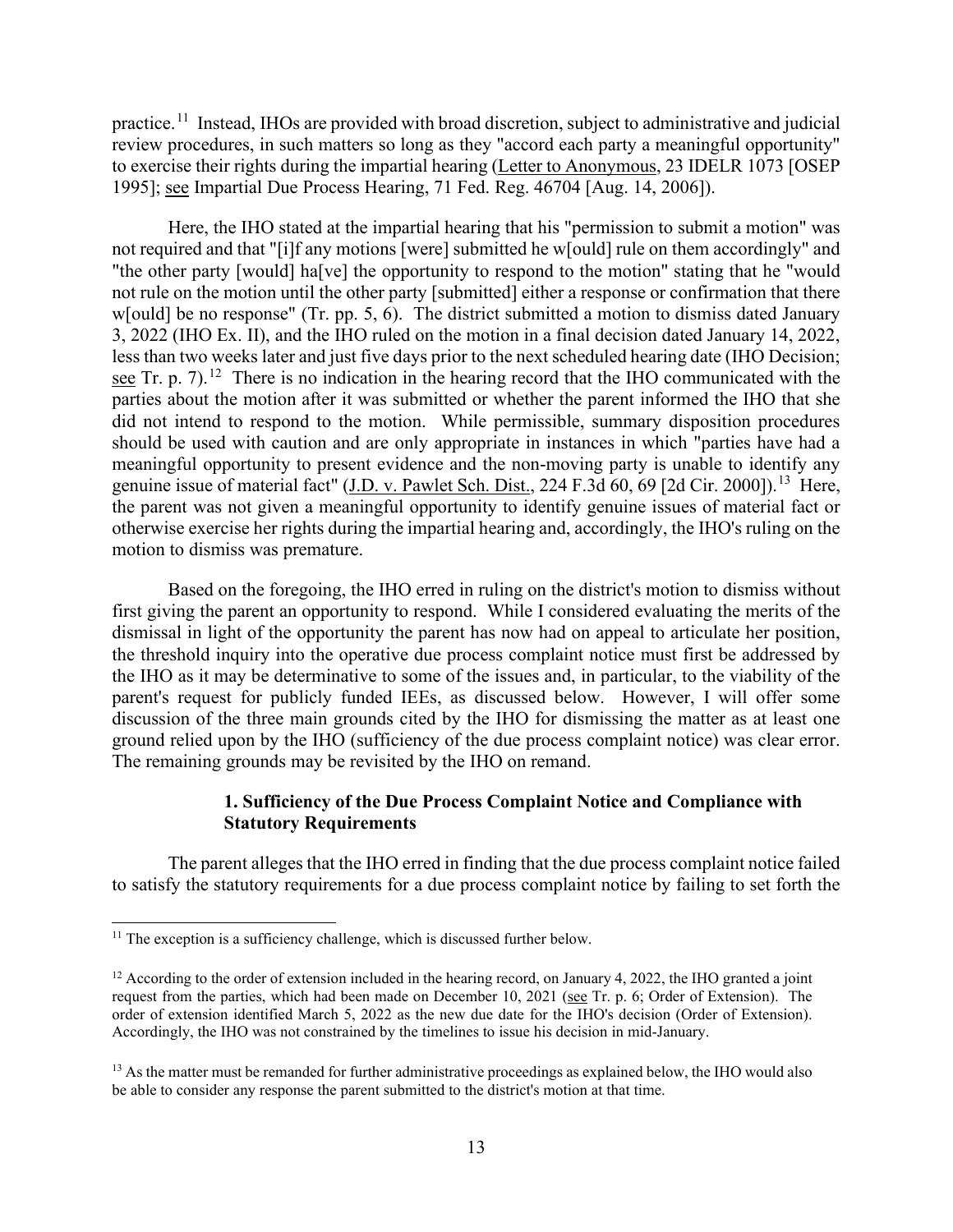name of the school the student was attending and a sufficient factual description of the nature of the student's problem.

 student with a disability, . . . or the provision of a free appropriate public education to such student" (8 NYCRR 200.5[i][1]; see 20 U.S.C. § 1415[b][7][A][ii]; 34 CFR 300.508[b]). A due process § 1415[b][7][A][ii]; 34 CFR 300.508[b]). The other party may challenge the sufficiency of the State regulations provide that a parent or district may file a due process complaint notice "with respect to any matter relating to the identification, evaluation or educational placement of a complaint notice must contain, at a minimum, (i) the name of the student; (ii) the address of the residence of the student; (iii) the name of the school the student is attending; (iv) a description of the nature of the problem of the student relating to such proposed or refused initiation or change, including facts relating to such problem; and  $(v)$  a proposed resolution of the problem to the extent known and available to the party at the time (8 NYCRR 200.5[i][1]; see 20 U.S.C. due process complaint notice it if does not meet these requirement (8 NYCRR 200.5[i][3]).

NYCRR 200.5[i][2]-[3]). If there has been an allegation that a due process complaint notice is § 1415[c][2][A], [C]; 34 CFR 300.508[d][1]; 8 NYCRR 200.5[i][3]; [i][6][i]). An IHO must (20 U.S.C. § 1415[c][2]; 34 CFR 300.508[d][1]; 8 NYCRR 200.5[i][3]). In most instances when a challenge to the sufficiency of a due process complaint notice is timely made, an impartial hearing may not proceed unless the due process complaint notice satisfies the sufficiency requirements (20 U.S.C. § 1415[b][7][B]; 34 CFR 300.508[c]-[d]; 8 insufficient, the IDEA and federal and State regulations provide that the party receiving the due process complaint notice must notify the hearing officer and the other party in writing of their challenge to the sufficiency of the complaint within 15 days of receipt thereof (20 U.S.C. render a determination within five days of receiving the notice of insufficiency (see 34 CFR 300.508[d][2]; 8 NYCRR 200.5[i][6][ii]). If a receiving party fails to timely challenge the sufficiency of a due process complaint notice, the due process complaint must be deemed sufficient

 Initially, a review of both the January 2021 and November 2021 due process complaint notices shows that the parent's due process complaint notice identified the name of the school the student was attending, and the district in its answer acknowledges that the student's school was properly identified (IHO Ex. I at p. 1; Nov. 2, 2021 Due Process Compl. Not. at p. 1). Accordingly, the IHO erred in determining that the parent's due process complaint notice failed to satisfy the statutory requirements for a due process complaint notice by failing to set forth the name of the school the student was attending (IHO Decision at p. 6).

As for the sufficiency of the factual description of the nature of the student's problem, the IHO did not clearly indicate which due process complaint notice he was examining for sufficiency, making it unclear which allegations were at issue. Moreover, there is no indication that the district interposed a sufficiency challenge within 15 days of receipt of the either the January 2021 or November 2021 due process complaint notices and the IHO did not render a determination within five days of receipt of any notice of insufficiency; thus, to the extent the IHO relied upon the sufficiency of the due process complaint notice(s) as a basis for dismissing the same, this was error.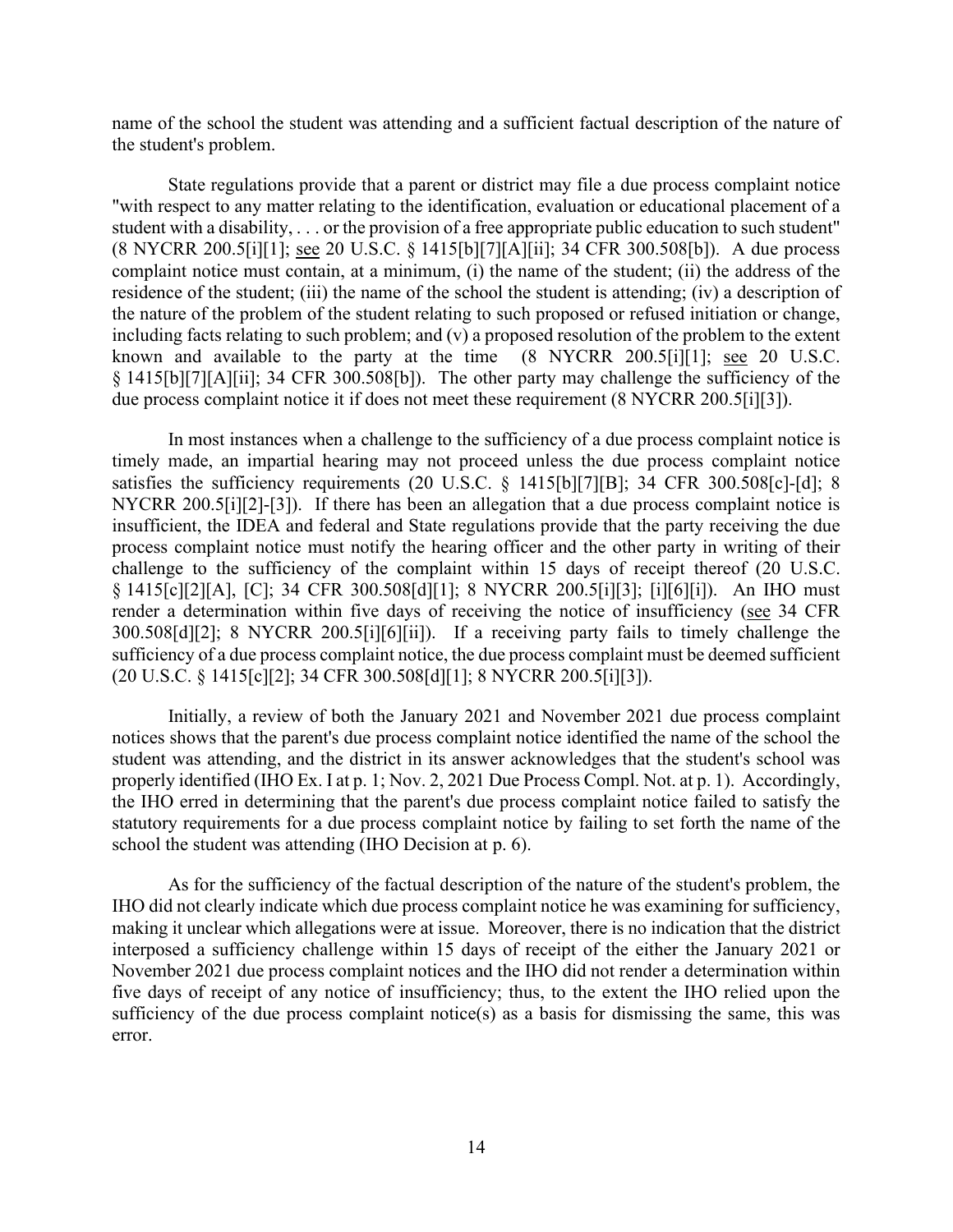#### **2. Independent Educational Evaluations at Public Expense**

 notice and that the IHO had authority to order the IEEs at public expense. The district alleges that the IHO correctly found that the due process complaint notice failed to properly request IEEs for the reasons stated in its motion to dismiss, that the request for review improperly supports its IEE due process complaint notice or at the impartial hearing and should not be addressed on appeal. Turning to the request for publicly funded IEEs, the parent contends that the IHO erred in concluding that the parent's due process complaint notice failed to properly request IEEs, as the November 2021 due process complaint notice "explicitly" stated that the parent "disagreed with [the student's] prior evaluations" and "unmistakably" requested the district conduct extensive IEEs, also noting that a parent's request need not contain "magic words" or be sent by any formalized claim by relying on the "corrected/amended" November 2021 due process complaint notice which is not a "valid" due process complaint notice, and that the parent improperly raises for the first time on review that the student experienced regression, which was not raised in the January 2021

responsible for the education of the student" (8 NYCRR 200.1[z]; <u>see</u> 34 CFR 300.502[a][3][i]). Sch. Dist., 2012 WL 234392, at \*5 [S.D.N.Y. Jan. 13, 2012] [noting that "a prerequisite for an IEE The IDEA and State and federal regulations guarantee parents the right to obtain an IEE (see 20 U.S.C. § 1415[b][1]; 34 CFR 300.502; 8 NYCRR 200.5[g]), which is defined by State regulation as "an individual evaluation of a student with a disability or a student thought to have a disability, conducted by a qualified examiner who is not employed by the public agency Parents have the right to have an IEE conducted at public expense if the parent expresses disagreement with an evaluation conducted by the district and requests that an IEE be conducted at public expense (34 CFR 300.502[b]; 8 NYCRR 200.5[g][1]; see K.B. v Pearl Riv. Union Free is a disagreement with a specific evaluation conducted by the district"]; R.L. v. Plainville Bd. of Educ., 363 F. Supp. 2d. 222, 234-35 [D. Conn. 2005] [finding parental failure to disagree with an evaluation obtained by a public agency defeated a parent's claim for an IEE at public expense]).<sup>14</sup>

 meet the school district criteria (34 CFR 300.502[b][2][i]-[ii]; 8 NYCRR 200.5[g][1][iv). If a If a parent requests an IEE at public expense, the school district must, without unnecessary delay, either (1) ensure that an IEE is provided at public expense; or (2) initiate an impartial hearing to establish that its evaluation is appropriate or that the evaluation obtained by the parent does not school district's evaluation is determined to be appropriate by an IHO, the parent may still obtain an IEE, although not at public expense (34 CFR 300.502[b][3]; 8 NYCRR 200.5[g][1][v]). Additionally, both federal and State regulations provide that "[a] parent is entitled to only one [IEE] at public expense each time the public agency conducts an evaluation with which the parent disagrees" (34 CFR 300.502[b][5]; 8 NYCRR 200.5[g][1]). The Second Circuit Court of Appeals has recently found that, if a district and a parent agree that a student should be evaluated before the required triennial evaluation, "the parent must disagree with any given evaluation before the child's next regularly scheduled evaluation occurs" or "[o]therwise, the parent's disagreement will

<span id="page-14-0"></span><sup>&</sup>lt;sup>14</sup> Guidance from the United States Department of Education's Office of Special Education Programs (OSEP) indicates that if a parent disagrees with an evaluation because a child was not assessed in a particular area, "the parent has the right to request an IEE to assess the child in that area to determine whether the child has a disability and the nature and extent of the special education and related services that child needs" (Letter to Baus, 65 IDELR 81 [OSEP 2015]; see Letter to Carroll, 68 IDELR 279 [OSEP 2016]).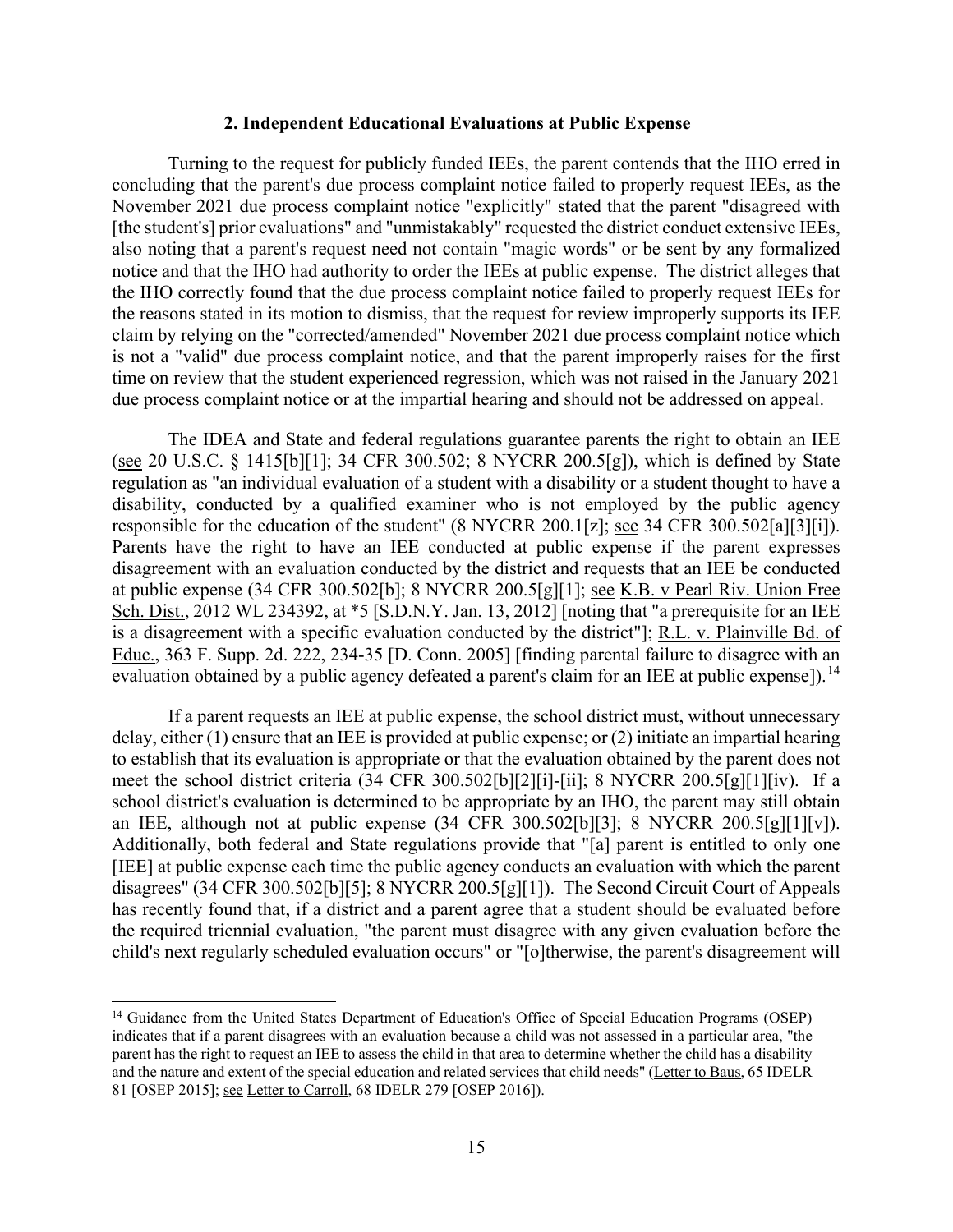be rendered irrelevant by the subsequent evaluation" (D.S. v. Trumbull Bd. of Educ., 975 F.3d 152, 170 [2d Cir. 2020]).

 parent's disagreement with district evaluations. The corrected/amended due process complaint the time of the evaluation as well as currently," which if the complaint notice was accepted, tends to support a finding that the parent expressed disagreement with an evaluation conducted by the Here, as noted above, the IHO made no clear ruling as to whether the corrected/amended due process complaint notice was accepted, making it impossible to definitively identify the issues on appeal. Moreover, as the IHO issued a final decision on the district's motion without giving the parent an opportunity to identify factual issues to be decided, it is not clear whether the IHO was aware of the parent's position that the November 2021 due process complaint notice articulated the includes a claim stating that "[t]he [p]arent disagrees with the [s]tudent's prior evaluations, both at district and requested that an IEE be conducted at public expense.<sup>[15](#page-15-0), 16</sup>

should consider the merits of the parent's request for IEEs at public expense.<sup>17</sup> In the event that Upon remand, if the IHO accepts the November 2021 due process complaint notice, he the IHO declines to accept the November 2021 due process complaint notice, the IHO may ultimately reaffirm his finding that the parent did not allege disagreement with a district evaluation (see IHO Ex. I). At the very least, the parent should have the opportunity to argue the point.

#### **3. Remaining Allegations**

As for the remainder of the parent's allegations, the IHO's dismissal may have been appropriate given the similarity of the allegations to recent matters. That is, the parent's allegations in the due process complaint notice were very similar to those alleged in matters involving different

<span id="page-15-0"></span> 8 NYCRR 200.5[g][1]), in past decisions, SROs have held that a parent may request a district funded IEE in a due process complaint notice in the first instance (see Application of a Student with a Disability, Appeal No. 19-<sup>15</sup> While not exactly the process contemplated by the IDEA and its implementing regulations (34 CFR 300.502[b]; 094).

<span id="page-15-1"></span><sup>&</sup>lt;sup>16</sup> To the extent the language in the November 2021 due process complaint notice referenced the parent's school closures and unilateral modification of IEP program and services have had on the Student . . . and the would not support an award of publicly funded IEEs because, as the Second Circuit has made clear, a parent must support a disagreement with an evaluation (Trumbull, 975 F.3d at 171, citing N.D.S. by and Through de Campos Salles v. Acad. for Sci. and Agric. Charter Sch., 2018 WL 6201725, at \*2 [D. Minn. Nov. 28, 2018] ["Informing a school that, subsequent to an evaluation, a child's condition has changed is not the same thing as disagreeing with the evaluation"]). However, the November 2021 due process complaint notice also alleged that the parent disagreement with district evaluations "currently" because they failed to "reflect the impact of the COVID-19 magnitude of regression that has resulted" (Nov. 2021 Due Process Compl. Not. at p. 3), this alleged disagreement disagree with a district evaluation as of the time it is conducted and subsequent changes in circumstances will not disagreed with the district evaluations at the time of the evaluations because they did not accurately reflect the student's needs (Nov. 2021 Due Process Compl. Not. at p. 3).

<span id="page-15-2"></span> October 2019, as well as an email exchange between the parent and school psychologist in which the parent could be conducted, however the parent did provide consent and the case was closed (see IHO Ex. II at pp. 11- 13, 26-30). In the event the parent's request for IEEs at public expense goes forward, the effect of the parent's <sup>17</sup> While the record is undeveloped, it contains a report from a district psychological evaluation conducted in requests an evaluation of the student for dyslexia and the district's response that a neuropsychological evaluation lack of consent will be an issue for the IHO to consider.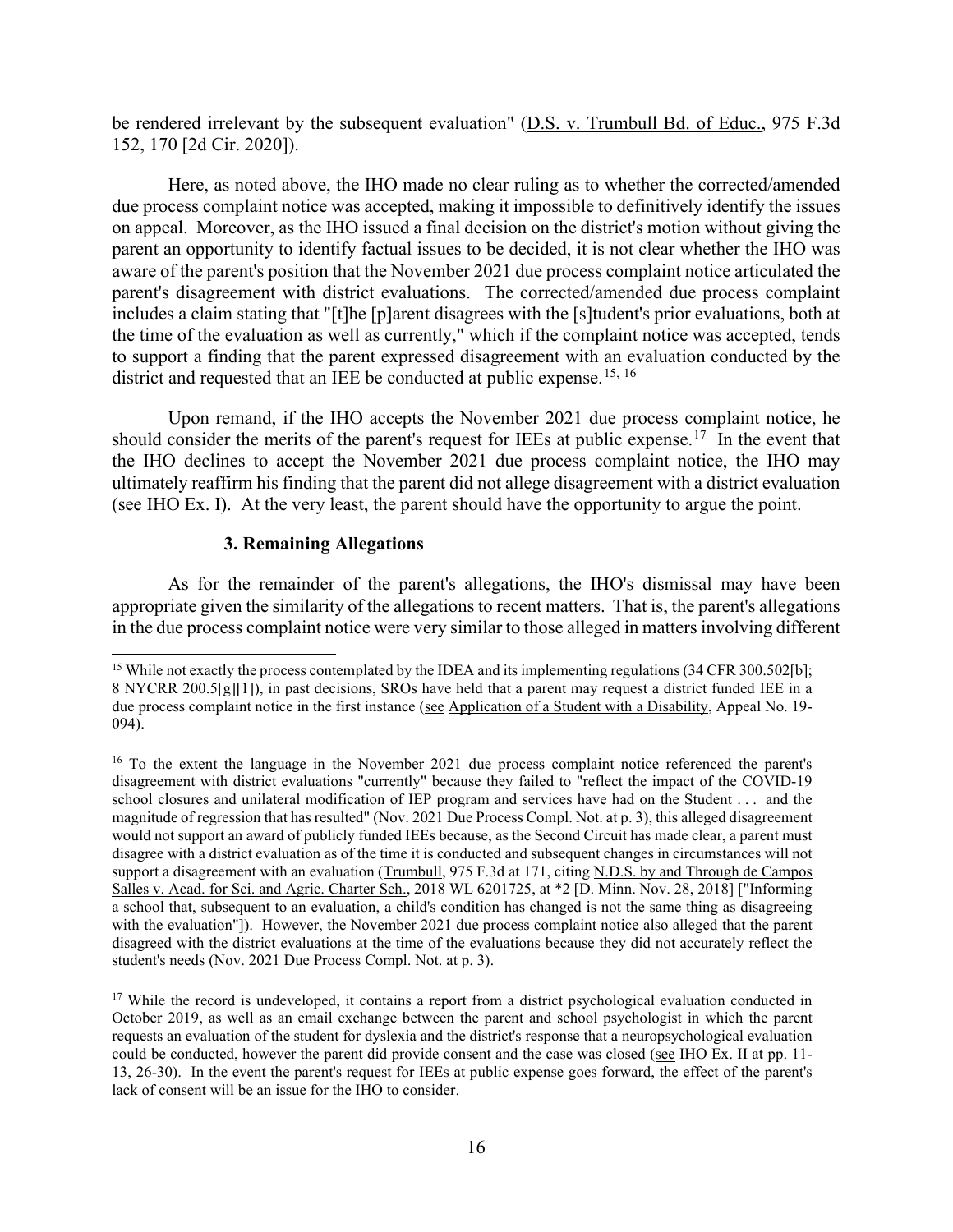allegations surrounded the school closures that took place as a result of the COVID-19 pandemic. consistent with federal and State guidance (id. at 181-84). students, which were discussed in recent decisions by State review officers (see Application of a Student with a Disability, Appeal No. 21-110; Application of the Dep't of Educ., Appeal No. 21- 188; Application of the Dep't of Educ., Appeal No. 21-187). In all of these matters, the parents' Relevant to such circumstances is the decision of the District Court of the Southern District of New York in <u>J.T. v. de Blasio</u>, which, as it happens involved plaintiffs represented by the same attorneys in the present matters (500 F. Supp. 2d at 145). The Court in J.T. described in detail the March 13, 2020 closure of schools in New York City, and found the actions taken by the district to deliver services to students with disabilities during the closure through remote delivery to be

 to pass judgment on the Governor's or district policies affecting all students. Even if I possessed Here, to the extent that the parent took issue with the executive decision to close schools or the district's actions to deliver instruction and services to students with disabilities remotely during the closure, those allegations are systemic in nature, and no provision of the IDEA or the Education Law confers jurisdiction upon a state or local educational agency to sit in review of alleged systemic violations (see Levine v. Greece Cent. Sch. Dist., 2009 WL 261470, at \*9 [W.D.N.Y. Feb. 4, 2009] [noting that the Second Circuit has "consistently distinguished . . . systemic violations to be addressed by the federal courts, from technical questions of how to define and treat individual students' learning disabilities, which are best addressed by administrators"], aff'd, 353 Fed. App'x 461 [2d Cir. Nov. 12, 2009]; see also Application of a Student with a Disability, Appeal No. 11-091). Thus, neither the IHO, nor I for that matter, have plenary authority such authority, courts have held that certain summary administrative actions that have the effect of limiting the availability of protections otherwise afforded by law under ordinary circumstances may be justified as part of the government's response to emergency situations (see, e.g., Hernandez v. Grisham, 508 F. Supp. 3d 893, 979 [D.N.M. 2020]), so it is far from clear that the parent would prevail with that argument in the appropriate forum anyway.[18](#page-16-0) 

 Notwithstanding that certain of the parent's allegations may be properly dismissed on jurisdictional grounds or for failure to state a cognizable claim, I will give the IHO the opportunity to revisit the allegations upon remand. In particular, upon remand, the IHO should give the parent

<span id="page-16-0"></span> "status quo" and pendency rights (IHO Ex. I at pp. 1-2). In the November 2021 corrected/amended due process allegations that there was a violation of the student's pendency placement, such allegations would be premature insofar as the student was not entitled to a pendency placement prior to the parent's filing of the due process notice that gave rise to the student's rights under stay-put. The parent also initially requested that an IHO issue <sup>18</sup> Further, in her original January 2021 due process complaint notice, the parent referenced concepts such as complaint notice, the parent has omitted some of these allegations, and therefore appears to have tacitly acknowledged that closure would not trigger pendency rights. In any event, if the parent attempted to pursue complaint notice in January 2021 (see Doe v. E. Lyme Bd. of Educ., 790 F.3d 440, 452 [2d Cir. 2015] [holding that a student's entitlement to stay-put arises when a due process complaint notice is filed]). That is, the Governor's March 2020 executive order closing schools in the State is not the event that would trigger the student's right to a pendency placement under the IDEA, and it was only the parent's filing of a due process complaint an order requiring the district to implement the student's last-agreed upon IEP by reopening the student's school and continued in the "corrected" due process complaint notice to request that she be allowed to "self-cure the unilateral change in the Student's status quo" (IHO Ex. I at pp. 1-3; Nov. 2021 Due Process Compl. Not. at p. 3). However, an IHO would not have sufficient authority to countermand Governor Cuomo's executive orders addressing the COVID-19 pandemic response or to direct the district to open an entire school and, in any event, district schools have since re-opened and such request is now moot (see J.T., 500 F. Supp. 3d at 190).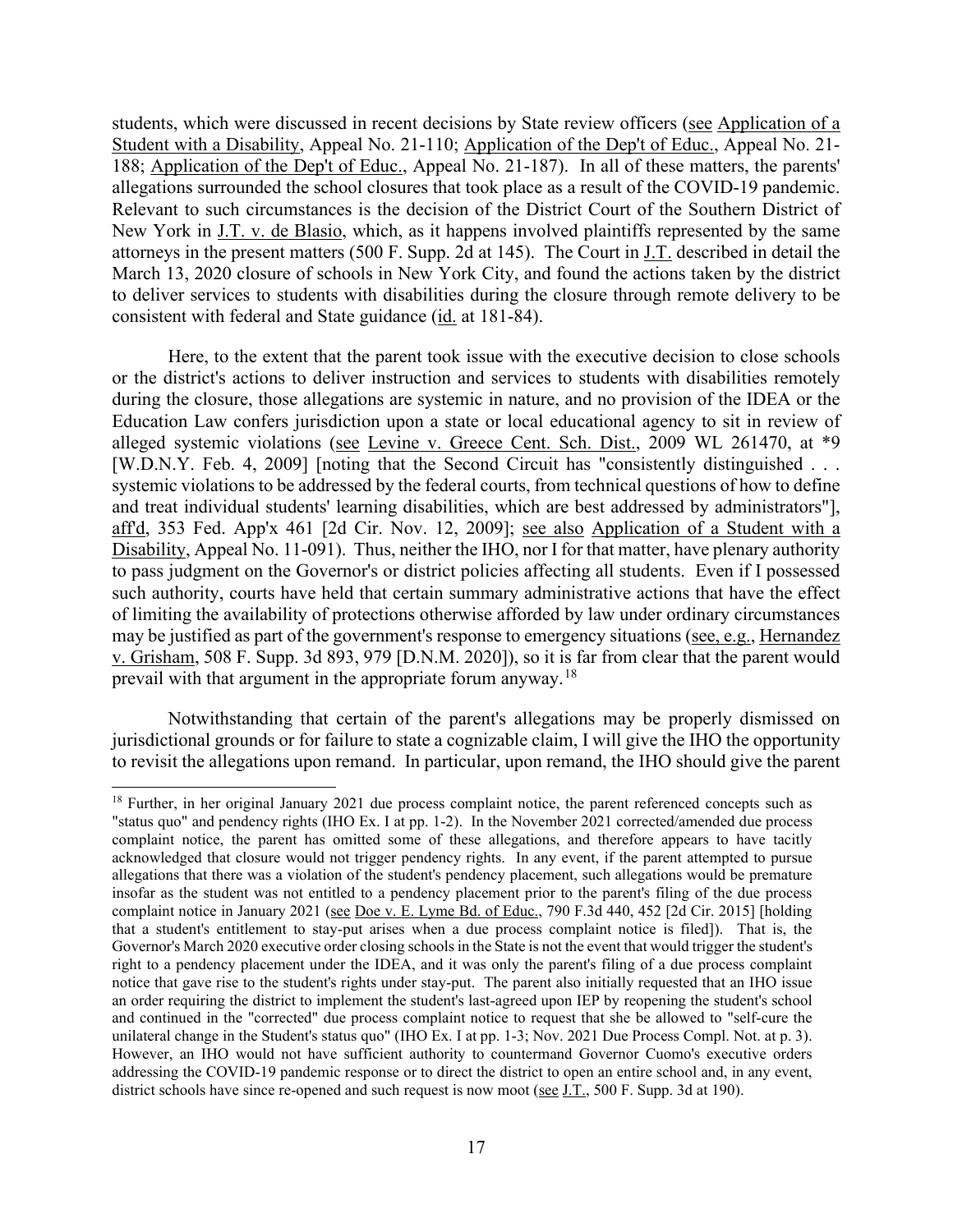an opportunity to argue why this matter is distinguishable from recent cases involving allegations that the district has not delivered sufficient or appropriate special education to students with disabilities during building closures related to the COVID-19 pandemic. To the extent the however, unclear from the allegations whether a CSE has taken up the question of the student's November 2021 due process complaint notice is accepted, it includes an allegation that the student suffered regression during remote instruction (Nov. 2021 Due Process Compl. Notice). It is, alleged regression.

While, as noted by the District Court in J.T., the United States Department of Education 187; see "Supplemental Fact Sheet Addressing the Risk of COVID-19 in Preschool, Elementary recommending educational programming for subsequent IEPs. (USDOE) stated unequivocally in its guidance that compliance with IDEA did not preclude any school from offering educational programs through distance instruction (J.T., 500 F. Supp. 3d at and Secondary Schools While Serving Children with Disabilities," 76 IDELR 104 [OCR & OSERS 2020]), such guidance merely serves to clarify a district's obligation in the context of an unprecedented public health emergency and does not speak to the actual impact of remote learning on individual students with disabilities. Accordingly, while the pivot to remote learning during the school closure period cannot be the sole basis for finding a denial of FAPE, federal and State guidance suggests that going forward, a CSE should, in the first instance, address questions of educational benefit, loss of academic skills and potential regression during remote learning when

For instance, both the USDOE and the State Education Department's (NYSED's) Office of Special Education have issued guidance acknowledging that the global pandemic and the resulting closure of schools resulted in "an inevitable delay" in districts providing services to students with disabilities or engaging in the decision-making process regarding such services ("Supplemental Fact Sheet Addressing the Risk of COVID-19 in Preschool, Elementary and Secondary Schools While Serving Children with Disabilities," 76 IDELR 104 [OCR & OSERS 2020]; "Compensatory Services for Students with Disabilities as a Result of the COVID-19 Pandemic," at p. 1, Office of Special Educ. Mem. [June 2021], available at [http://www.p12.nysed.gov/specialed/publications/](http://www.p12.nysed.gov/specialed/publications/%202020-memos/documents/compensatory-services-for-students-with-disabilities-result-covid-19-pandemic.pdf)  [2020-memos/documents/compensatory-services-for-students-with-disabilities-result-covid-19](http://www.p12.nysed.gov/specialed/publications/%202020-memos/documents/compensatory-services-for-students-with-disabilities-result-covid-19-pandemic.pdf) [pandemic.pdf\)](http://www.p12.nysed.gov/specialed/publications/%202020-memos/documents/compensatory-services-for-students-with-disabilities-result-covid-19-pandemic.pdf). In addition, the USDOE has noted reports from some local educational agencies that they were "having difficulty consistently providing the services determined necessary to meet [each] child's needs" and that, as a result, "some children may not have received appropriate services to allow them to make progress anticipated in their IEP goals" ("Return To School Roadmap: Development and Implementation of Individualized Education Programs in the Least Restrictive Environment under the Individuals with Disabilities Education Act," 79 IDELR 232 [OSERS 2021]).

Accordingly, to address these delays and other delivery-related issues that occurred as a result of the pandemic, OSEP and NYSED's Office of Special Education have indicated that, when school resumes, a CSE should convene and "make individualized decisions about each child's present levels of academic achievement and functional performance and determine whether, and to what extent, compensatory services may be necessary to mitigate the impact of the COVID-19 pandemic on the child's receipt of appropriate services" ("Return To School Roadmap," 79 IDELR 232; "Compensatory Services for Students with Disabilities as a Result of the COVID-19 Pandemic," at pp. 1, 3; see also "Supplemental Fact Sheet Addressing the Risk of COVID-19 in Preschool, Elementary and Secondary Schools While Serving Children with Disabilities," 76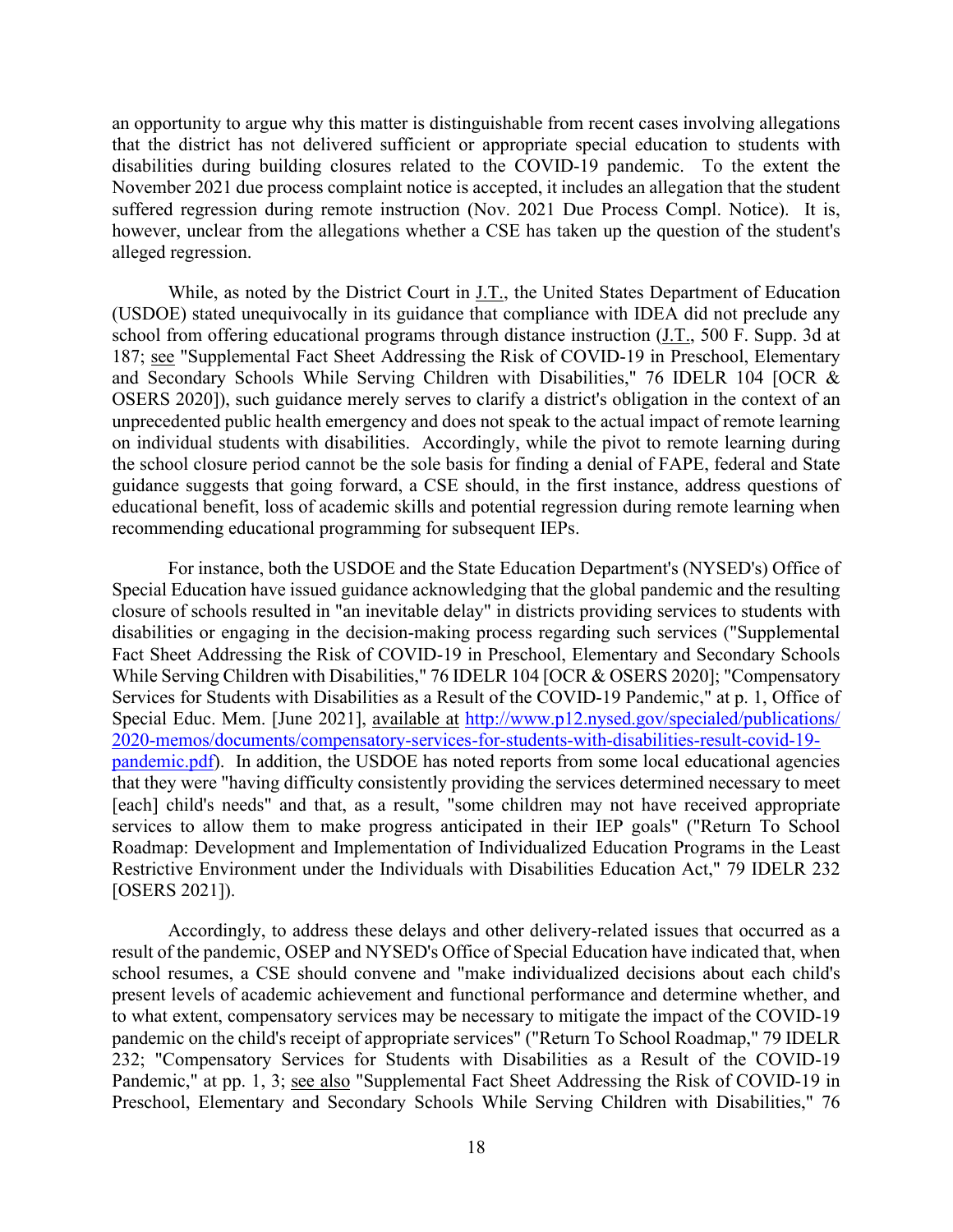Mar. 28, 2022] [noting that "[t]he 2020 COVID-19 guidance . . . provides that CSEs may coordinate with parents to make [an] individualized determination" about whether a student is IDELR 104; "Questions and Answers on Providing Services to Children with Disabilities During the Coronavirus Disease 2019 Outbreak," 76 IDELR 77 [OCR & OSERS 2020]; "Supplement #2 - Provision of Services to Students with Disabilities during Statewide School Closures Due to Novel Coronavirus (Covid-19) Outbreak in New York State," at pp. 2-5, Office of Special Educ. Mem. [June 2020], available at [http://www.p12.nysed.gov/specialed/publications/2020](http://www.p12.nysed.gov/specialed/publications/2020-memos/special-education-supplement-2-covid-qa-memo-6-20-2020.pdf) [memos/special-education-supplement-2-covid-qa-memo-6-20-2020.pdf\)](http://www.p12.nysed.gov/specialed/publications/2020-memos/special-education-supplement-2-covid-qa-memo-6-20-2020.pdf). The CSE's review might include a discussion of whether the student has new or different needs compared to before the pandemic, whether the student experienced a loss of skill or a lack of expected progress towards annual goals and in the general education curriculum, whether evaluations of the student or implementation of an IEP was delayed, and whether some of the student's IEP services could not be implemented due to the available methods of service delivery or whether such methods of service delivery were not appropriate to meet the student's needs ("Return To School Roadmap," 79 IDELR 232; "Compensatory Services for Students with Disabilities as a Result of the COVID-19 Pandemic," at pp. 3-4; see "Supplement #2 - Provision of Services to Students with Disabilities during Statewide School Closures Due to Novel Coronavirus (Covid-19) Outbreak in New York State," at p. 1; see also Z.Q. v New York City Dep't of Educ., 2022 WL 903003, at \*5 [S.D.N.Y. entitled to compensatory services]).

If the parent disagrees with a CSE's determination regarding the student's entitlement to compensatory services, State guidance notes that:

> Parents of students with disabilities may resolve disputes with school districts regarding the provision of FAPE by pursuing one of the dispute resolution options provided for in the IDEA. A parent may file a State complaint directly with NYSED in accordance with Commissioner's Regulation section 200.5(l), request mediation in accordance with Commissioner's Regulation section 200.5(h), or file a due process complaint and proceed to hearing in accordance with Commissioner's Regulation section 200.5(j).

("Compensatory Services for Students with Disabilities as a Result of the COVID-19 Pandemic," at p. 5; "Supplement #2 - Provision of Services to Students with Disabilities during Statewide School Closures Due to Novel Coronavirus (Covid-19) Outbreak in New York State," at p. 6).

 of the opinion that the student has regressed, however it is unclear from the undeveloped hearing In sum, the USDOE and NYSED's Office of Special Education have indicated that, under these unique circumstances, a CSE should have the first opportunity to consider the student's needs and whether any additional services may be warranted as a result of the pandemic. The parent is record if the parties have conducted a review of the student's present levels of academic achievement and functional performance as envisioned by federal and State education authorities and convened a CSE to engage in educational planning for the student, including a consideration of whether any compensatory services may be warranted to make-up for a loss of skill during school closures and the delivery of instruction and services to the student remotely.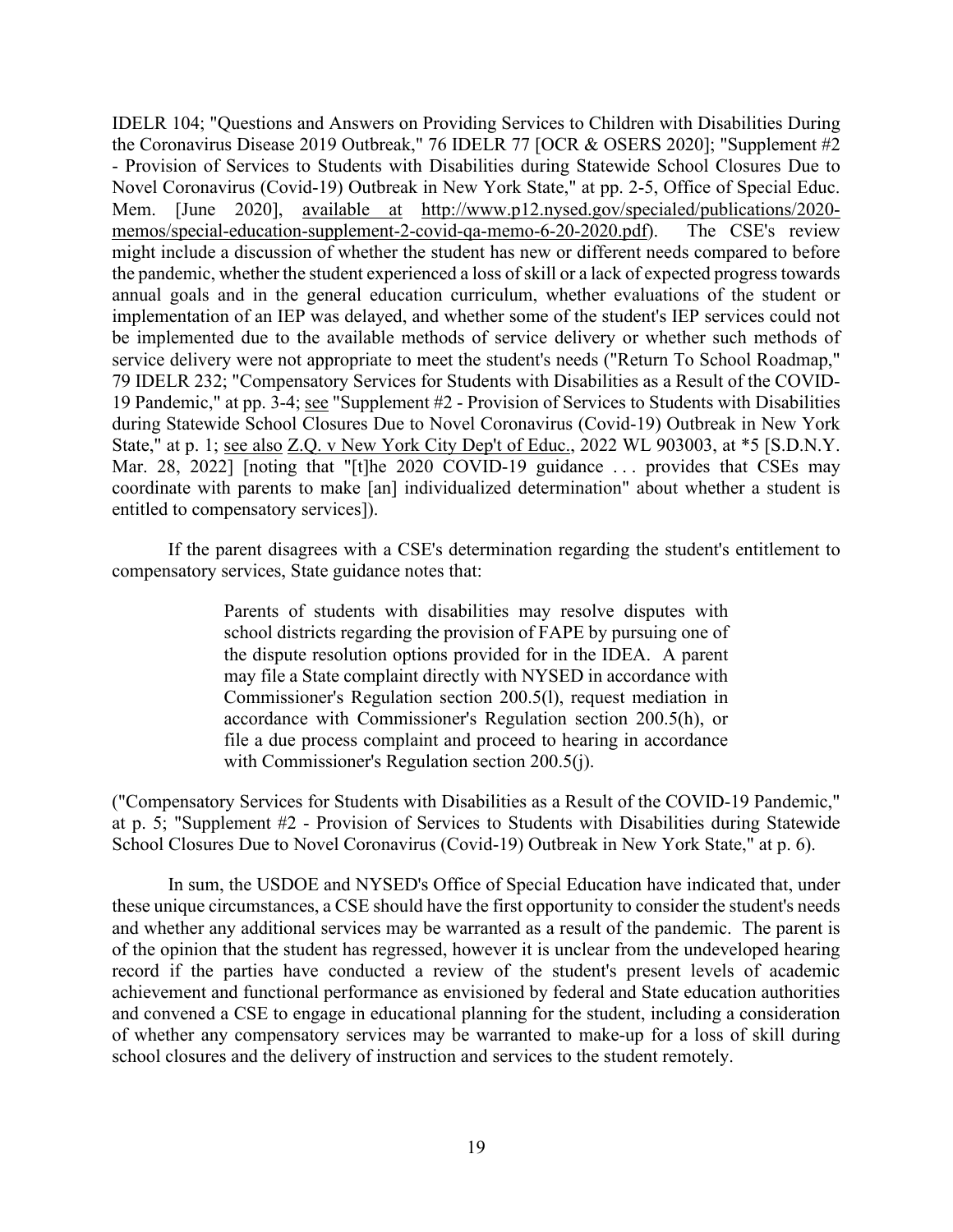The parent stated in her November 2021 corrected/amended due process complaint notice school closures and unilateral modification of the IEP program and services on the student and 3). The parent further requested that after completion of IEEs in the student's areas of need (psychoeducational, OT, PT, and speech-language therapy), that the district "promptly conduct a new" CSE meeting to review the updated evaluations and make any appropriate changes to the student's IEP (<u>id.</u> at p. 3). that "as a result of the modifications of the [s]tudent's mandated IEP program and services, the [s]tudent experienced substantial regression in [his] educational skills, abilities, and performance" and that the student's prior evaluations did not accurately reflect the impact of the COVID-19 "the magnitude of regression that has resulted" (Nov. 2, 2021 Due Process Compl. Not. at pp. 2-

 alleged regression, the parent will not get far with her FAPE claims based solely on the district's To the extent that the parent's November 2021 due process complaint notice does not contain an allegation that a CSE has inappropriately addressed or refused to consider the student's failures related to school closure.

 account that a school closure during the relevant time period would not, in and of itself, constitute a denial of a FAPE. To the extent the IHO ultimately deems the amended due process complaint student's regression may be seriously curtailed and, therefore, it may be appropriate for the IHO Upon remand, the IHO is free to consider whether the parent has any actionable claims with respect to the student's alleged regression due to the COVID-19 school closures, taking into notice to be the operative one and considers the parent's regression claims contained therein, it may be a prudent use of limited due process resources for the parent to seek a further amendment of the due process complaint notice (or to withdraw and refile her claims) to include any FAPE claims related to the CSE's consideration of the student's current educational performance and possible regression, including any recommended compensatory services. To the extent a CSE has not yet had the first opportunity to consider these issues, the IHO's ability to determine whether FAPE has been denied to the student on the basis of the district's alleged failure to remediate the to reaffirm his dismissal of these claims as premature at this juncture. The parent's amended due process complaint notice is close to being on the right track with respect to pursuing claims related to the student's alleged regression resulting from the COVID-19 school closures, but the parent is urged, if she has not already done so, to present these outstanding issues to the CSE in the first instance

#### **VII. Conclusion**

 complaint notice, further review of his decision is not possible and/or is not preferable without In sum, the IHO's dismissal of the parent's due process complaint notice is problematic given that there is no indication in the hearing record that the parent had a meaningful opportunity to respond to the motion. Further, the IHO erred in dismissing the parent's due process complaint notice on sufficiency grounds. As to the remaining grounds for the IHO's dismissal, absent a ruling from the IHO as to whether he accepted the November 2021 corrected/amended due process further opportunity accorded to the parent to respond to the district's motion. This is particularly so for the parent's request for publicly funded IEEs given the allegation in the November 2021 corrected/amended due process complaint notice that the parent disagreed with district evaluations of the student.